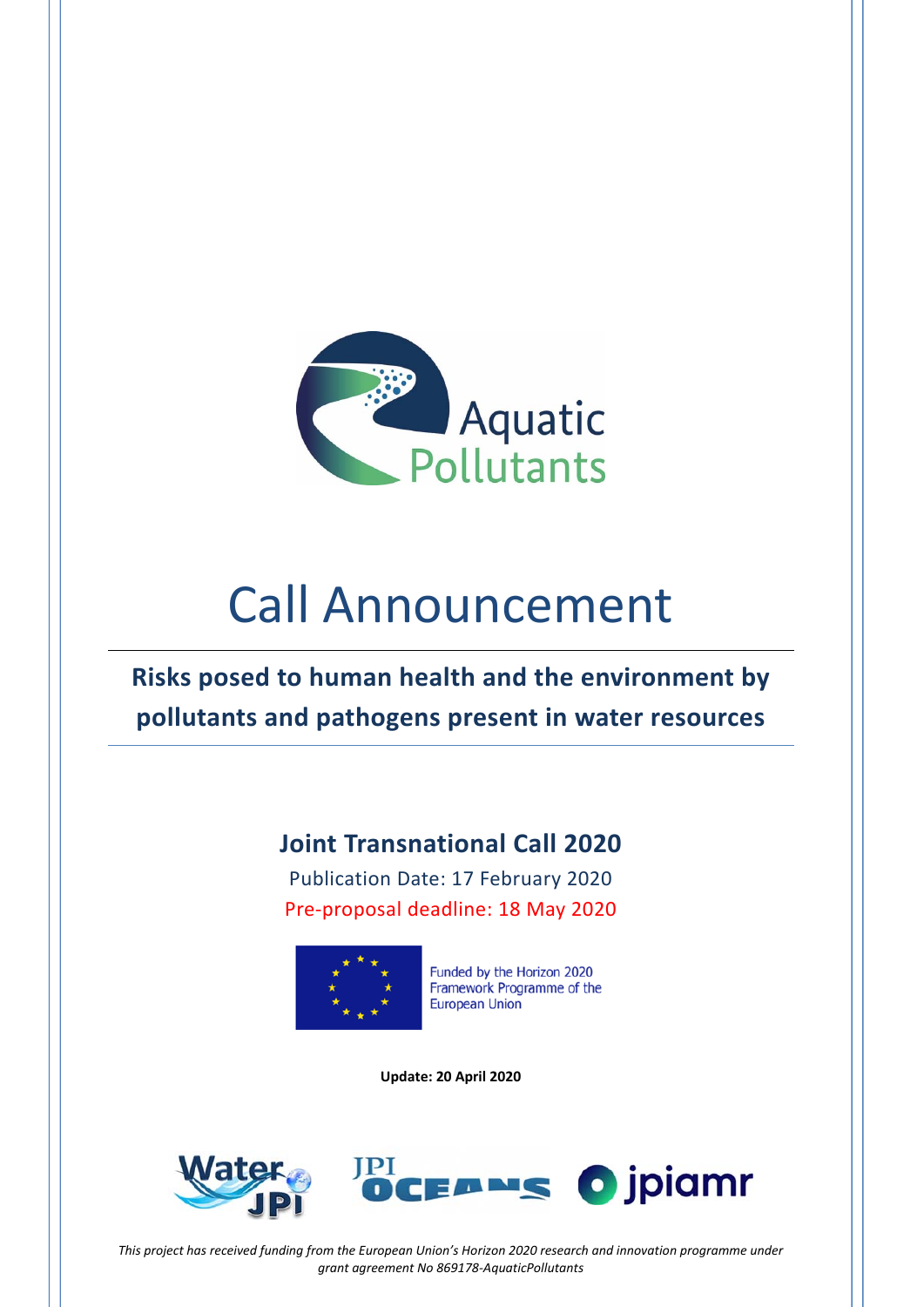# **Table of Contents**

| 1. |                                                                           |                                                                                             |  |  |  |
|----|---------------------------------------------------------------------------|---------------------------------------------------------------------------------------------|--|--|--|
|    | 1.1.                                                                      |                                                                                             |  |  |  |
|    | 1.2.                                                                      |                                                                                             |  |  |  |
| 2. |                                                                           |                                                                                             |  |  |  |
|    | 2.1.                                                                      |                                                                                             |  |  |  |
|    | 2.2.                                                                      |                                                                                             |  |  |  |
|    | 2.3.                                                                      |                                                                                             |  |  |  |
|    | 2.4.                                                                      |                                                                                             |  |  |  |
| 3. |                                                                           |                                                                                             |  |  |  |
|    | 3.1.                                                                      |                                                                                             |  |  |  |
|    | 3.2.                                                                      |                                                                                             |  |  |  |
|    | 3.3.                                                                      |                                                                                             |  |  |  |
|    | 3.4.                                                                      |                                                                                             |  |  |  |
|    | 3.5.                                                                      |                                                                                             |  |  |  |
|    | 3.6.                                                                      |                                                                                             |  |  |  |
|    | 3.7.                                                                      |                                                                                             |  |  |  |
| 4. |                                                                           |                                                                                             |  |  |  |
|    | 4.1.                                                                      |                                                                                             |  |  |  |
|    | 4.2.                                                                      |                                                                                             |  |  |  |
|    | 4.3.                                                                      | Eligibility of international research institutions & Advisory Board members of the JPIs  11 |  |  |  |
| 5. |                                                                           |                                                                                             |  |  |  |
| 6. |                                                                           |                                                                                             |  |  |  |
|    | 6.1.                                                                      |                                                                                             |  |  |  |
|    | 6.2.                                                                      |                                                                                             |  |  |  |
|    | 6.3.                                                                      |                                                                                             |  |  |  |
| 7. |                                                                           |                                                                                             |  |  |  |
|    | 7.1.                                                                      |                                                                                             |  |  |  |
|    |                                                                           |                                                                                             |  |  |  |
|    | 7.3.                                                                      |                                                                                             |  |  |  |
|    | 7.4.                                                                      |                                                                                             |  |  |  |
| 8. |                                                                           |                                                                                             |  |  |  |
|    | 8.1.                                                                      |                                                                                             |  |  |  |
|    | 8.2.                                                                      |                                                                                             |  |  |  |
|    | 8.3.                                                                      |                                                                                             |  |  |  |
|    | 8.4.                                                                      |                                                                                             |  |  |  |
| А. |                                                                           |                                                                                             |  |  |  |
| В. |                                                                           |                                                                                             |  |  |  |
| C. | NATIONAL CONTACT POINTS (NCP) AND NATIONAL FUNDING REGULATIONS 23         |                                                                                             |  |  |  |
| D. | 2020 JOINT TRANSNATIONAL CALL SECRETARIAT AND RELATED CONTACT DETAILS  26 |                                                                                             |  |  |  |
| Ε. | PILOT INITIATIVE - SCIENTIFIC NETWORKING AND TRANSFER PROJECTS (TP)27     |                                                                                             |  |  |  |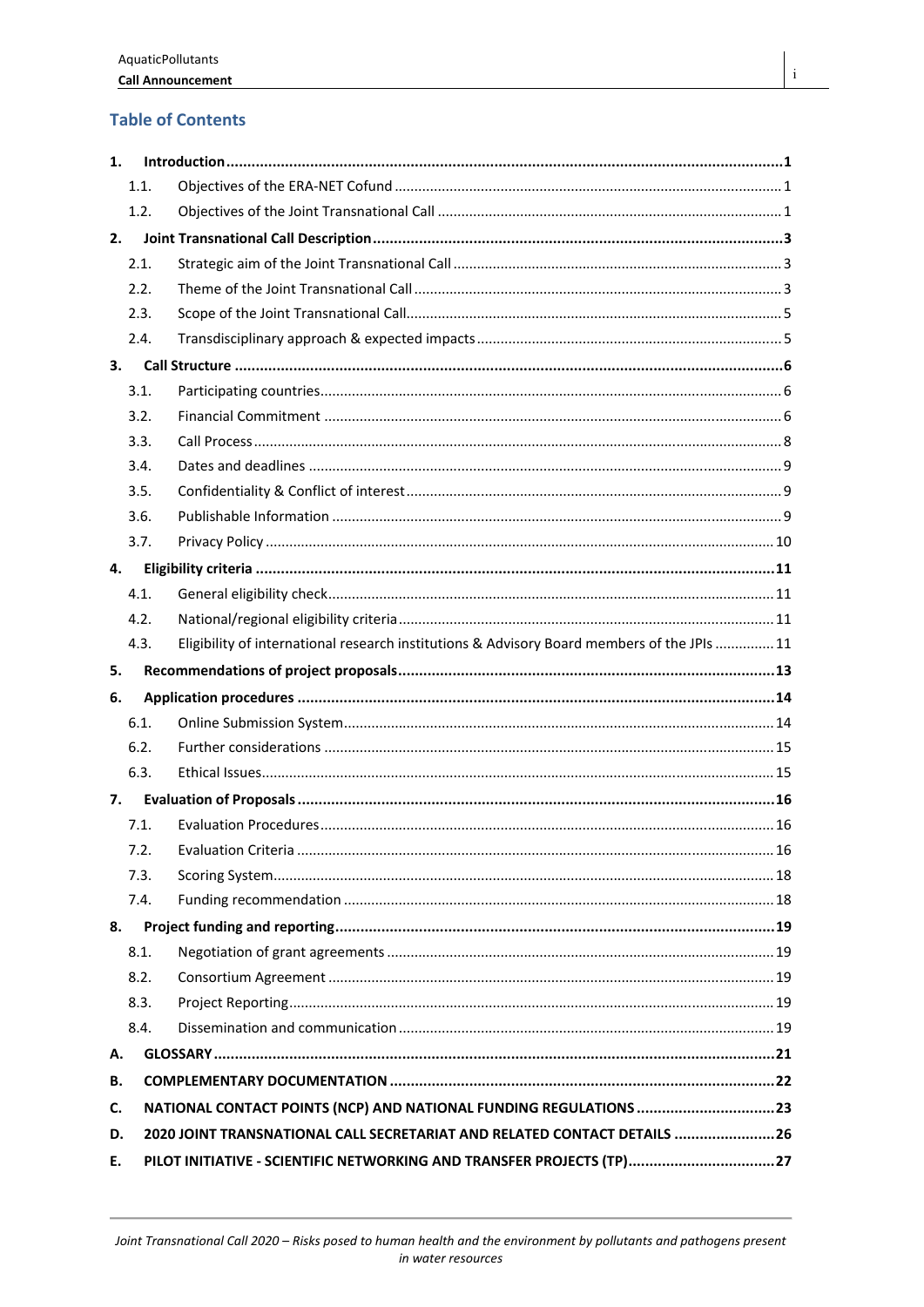# **1. Introduction**

# **1.1. Objectives of the ERA‐NET Cofund**

The overall goal of the proposed ERA-NET Cofund AquaticPollutants is to strengthen the European Research Area (ERA) in the field of clean and healthy aquatic ecosystems and to leverage untapped potential in the collaboration between the freshwater, marine and health research areas. The ERA-NET Cofund AquaticPollutants is a network of 32 ministries, authorities and funding organisations from 26 countries responsible for funding research and innovation projects in the field of clean and healthy aquatic ecosystems. . This joint call is being implemented by the funding organisations with co-funding from the European Union Horizon 2020 programme for research and innovation (ECGA No. 869178-AquaticPollutants).

Within the framework of AquaticPollutants the Joint Programming Initiatives (JPIs) on Water, Oceans and Antimicrobial Resistance (AMR) are working closely together. A multidisciplinary approach has been set up, which brings together the research needs of the freshwater sector, the marine sector and the health sector to carry out a Joint Transnational Call (JTC) and complementary Additional Activities. This call will support the research communities of those three research fields to work together and create synergies for joint approaches.

# **1.2. Objectives of the Joint Transnational Call**

The European Water Framework Directive (WFD), the Marine Strategy Framework Directive (MSFD) and the newly adopted European Green Deal, all require the European Union member states to reach good environmental status of their aquatic ecosystems (inland - freshwater and groundwater - and marine, including sediments). The European One Health Action Plan against AMR supports the EU and its Member States in delivering innovative, effective and sustainable responses to AMR, especially to reduce the emergence and spread of AMR and to increase the development and availability of new, effective antimicrobials inside and outside the EU. On a global scale, the United Nations (UN) Sustainable Development Goals (SDGs) have set out a sustainable blueprint for the international community to improve human health, ensure provision of safe water for all and safeguard both marine and freshwater ecosystems by 2030. In addition, the World Health Organization (WHO) Global Action plan on antimicrobial resistance (2015) outlines the need to strengthen the knowledge and evidence base through surveillance and research and to reduce the incidence of infection through effective sanitation, hygiene and infection prevention measures. Despite these transnational ambitions, there are still major risks associated with the occurrence of emerging pollutants, pathogens and antimicrobial resistant bacteria, in our water bodies and oceans that may impact all of society. To tackle these challenges in a comprehensive way and to develop multidisciplinary and practical solutions for the provision of safe drinking water and healthy aquatic environments, the three JPIs on Water, Oceans and AMR are working together to strengthen collaboration in a joint research Call on Aquatic Pollutants.

Emerging pollutants or contaminants of emerging concern (CEC - please see Definition in Glossary) are detected in the aquatic environment at low concentrations. The spectrum of these pollutants is broad and they derive from anthropogenic sources, especially from consumer products, urban areas, agriculture, animal husbandry farms, industry and maritime activities, and consequently end up in our rivers, estuaries and coastal ecosystems. These CEC and their transformation products are persistent and widely distributed and have been qualified as a risk to human health and environmental ecosystems that urgently needs to be addressed.

The occurrence of pathogens and CECs in water resources is one of the most serious risks in our environment and is considered a major factor particularly in the degradation of water quality. Antimicrobial resistant organisms and genes are now widespread throughout the environment and pose a serious emerging risk for human health and well-being. Antimicrobial resistant bacteria enter the aquatic ecosystems through effluents from untreated domestic sewage, wastewater treatment plants, hospitals, pharmaceutical production and stock farming including aquaculture and the risk of resistant bacteria crossing the human-animal barrier. Pathogens, CECs and other pollutants do not recognize geographic borders making this a global challenge. However, the most unprotected and vulnerable populations to pollutants and pathogens present in water resources are found in low- and middle-income countries and regions. Therefore, the consideration of local contexts and inclusion of researchers from and research in these countries and regions is of particular importance.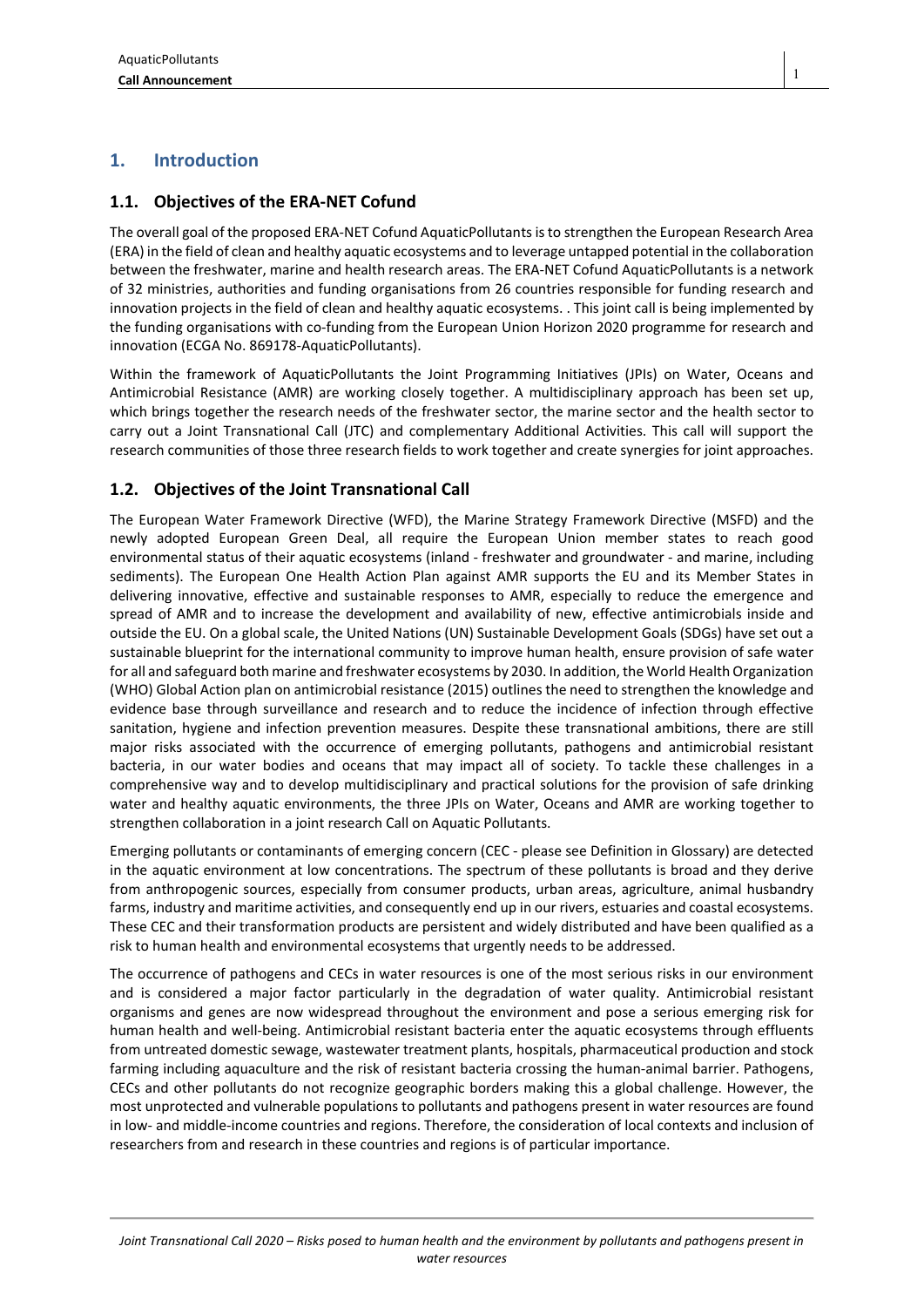Some of these pollutants and pathogens are known to harm aquatic ecosystems even at very low concentrations and in turn negatively influence the provision of safe and clean water for drinking water purposes. In aquatic organisms, serving as staple food, pollutants and antimicrobial resistant bacteria can accumulate and spread, and affect human or animal health or enter the food chain, causing further secondary effects.

The input of these harmful substances into the aquatic environment must be avoided. This can be done by identifying the sources and assessing the corresponding practical measures, such as sustainable production methods and responsible handling of emerging pollutants. Further understanding and analysis of the behaviour of such pollutants, pathogens and antimicrobial resistant bacteria needs to be undertaken. Appropriate strategies for their detection and monitoring and solutions for preventing their spread and/or their removal need to be further developed. This will underpin strong and much needed policy and enforcement and inform appropriate decision-making.

To undertake such actions, a holistic catchment approach for a better understanding of the ecological and human and animal health effects is necessary. The whole water cycle, from the sources through the river basins and eventually to the estuaries and oceans, has to be considered. This approach has to include soil and groundwater transport as well as potential atmospheric pathways that these pollutants may take. The effects to the human and animal health, the transport and transmission of harmful substances from the freshwater and marine environment to organisms via the food chain also need to be taken into account.

In addition to the research and activities funded under the One Health European Joint Programming (EJP), the three participating JPIs have already implemented several activities dealing with the topics on risk management, CECs and antimicrobial resistant bacteria, for example the Water JPI Pilot Call 2013 on emerging contaminants, the 2015 Water JPI Joint Call on research and innovation for developing technological solutions and services for water systems, the 2016 Water JPI Joint Call on the sustainable management of water resources in agriculture, forestry and freshwater aquaculture sectors; the JPI AMR transmission dynamic call 2016, JPI AMR intervention call 2017, the JPI AMR Call on Diagnostics & Surveillance 2019, the JPI Oceans micro-plastics calls 2015 and 2018 (considering their functions in pollutant migration), the MarTERA calls 2017 and 2019 and the EC research funding programmes (in particular FP7 and Horizon 2020). Furthermore, the actions carried out by the NORMAN Network and the COST action NEREUS should be considered. Results and expertise already developed from these previous and other relevant activities (e.g WHO Global Observatory on Health R&D) should be built on and considered within this call.

The **main research and innovation objectives of the AquaticPollutants 2020 Joint Transnational Call** are:

- to **establish** integrated and cross-sectoral **approaches for risk management** combining the research areas of emerging pollutants, pathogens and antimicrobial resistance under the overall topic "from the source to the mouth";
- to **analyse the spread** of CECs and pathogens related to antimicrobial resistance from the different sources (e.g. urban areas) that leads to impacts and risks on the aquatic ecosystem, environment and human health;
- to **describe the transformation** of such CECs and pathogens and their effects when entering the different aquatic systems and accumulating in the food chain;
- to **improve strategies and develop/ evaluate technologies** (incl. digital technologies) for reducing CECs and pathogens at the sources, on their pathways and end-of-pipe; and
- to **develop/ integrate innovative methodologies and tools** to allow policy-makers to develop more effective policies and efficient regulations.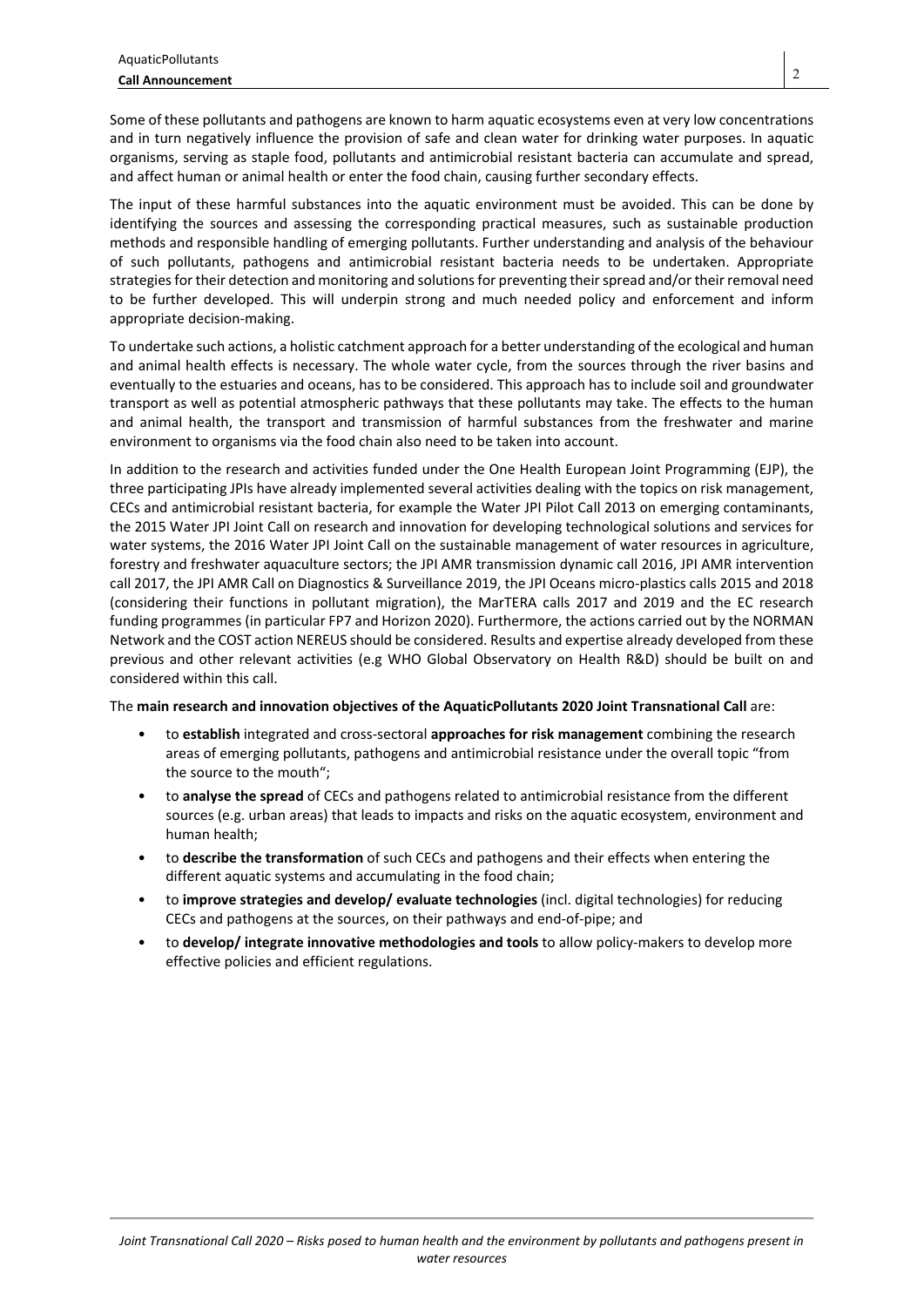# **2. Joint Transnational Call Description**

# **2.1. Strategic aim of the Joint Transnational Call**

The 2020 Joint Transnational Call "*Risks posed to human health and the environment by pollutants and pathogens present in water resources***"** within the ERA-NET Cofund AquaticPollutants aims to address research and innovation to support the implementation of the global, EU and national water and health policies contributing to the strategic objectives of the JPIs on Water, Oceans and AMR. The following themes for the call are targeted in the thematic area from the Strategic Research and Innovation Agendas of the three JPIs:

- "Developing Safe Water Systems for Citizens" of the Water JPI Strategic Research and Innovation Agenda
- "Interdisciplinary Research for Good Environmental Status" of the JPI Oceans Strategic Research and Innovation Agenda
- Priority topics "Diagnostics", "Surveillance", "Environment" and "Interventions" of the JPI AMR Strategic Research Agenda.

# **2.2. Theme of the Joint Transnational Call**

Research & innovation proposals are invited to respond to at least one of the following themes:

**Theme 1 – Measuring ‐ Environmental behaviour of contaminants of emerging concern (CECs), pathogens and antimicrobial resistant bacteria in aquatic ecosystems** 

### **Subtheme 1.1 ‐ Assessment of the significance of different potential sources, reservoirs and pathways of CECs and pathogens including antimicrobial resistant bacteria**

Proposals may cover:

- Estimating the entry point of CECs and pathogens into the environment, with indication of the matrix to be analysed (water, sediment, biota) with a view to emission control at local and regional levels; and/or
- Establishment of indicators and tracers allowing for the identification of sources and pathways of contamination/pollution.

### **Subtheme 1.2 ‐ Understanding and predicting the environmental and cumulative behaviours of contaminants of emerging concern (CECs) and pathogens including antimicrobial resistant bacteria, including the development of tools and digital solutions**

Proposals may cover:

- Modelling of transport processes and fate of CECs and pathogens; and/or
- Understanding the processes involved in the increase and degradation of contaminants of emerging concern (CECs) and pathogens and degradation/transformation products; and/or
- Understanding of the extent to which CECs and pathogens are removed or modified, e. g. through water treatment plants or natural processes in soils, sediments and aquatic systems; and/or
- Assessing the transfer time of different pollutants, as well as understanding the processes during transfer within the various compartments and from inland water to oceans; and/or
- Assessing retention and degradation capacity of aquatic ecosystems; and/or
- Identification of cumulative effects and mixtures; and/or
- Assessing the biodegradation of antibiotics to estimate and anticipate antibiotic resistance transmission rates and assessing gene transfer; and/or
- Evaluation of the transmission and changes of AMR and pathogens in aquatic ecosystems.

### **Theme 2 – Evaluating ‐ Risk Assessment and Management of contaminants of emerging concern (CECs), pathogens and antimicrobial resistant bacteria from aquatic ecosystems (inland, coastal and marine) to human health and environment**

### **Subtheme 2.1 ‐ Characterising the exposure routes and effects of CECs and pathogens including antimicrobial resistant bacteria, on aquatic ecosystems and on human health**

Proposals may cover: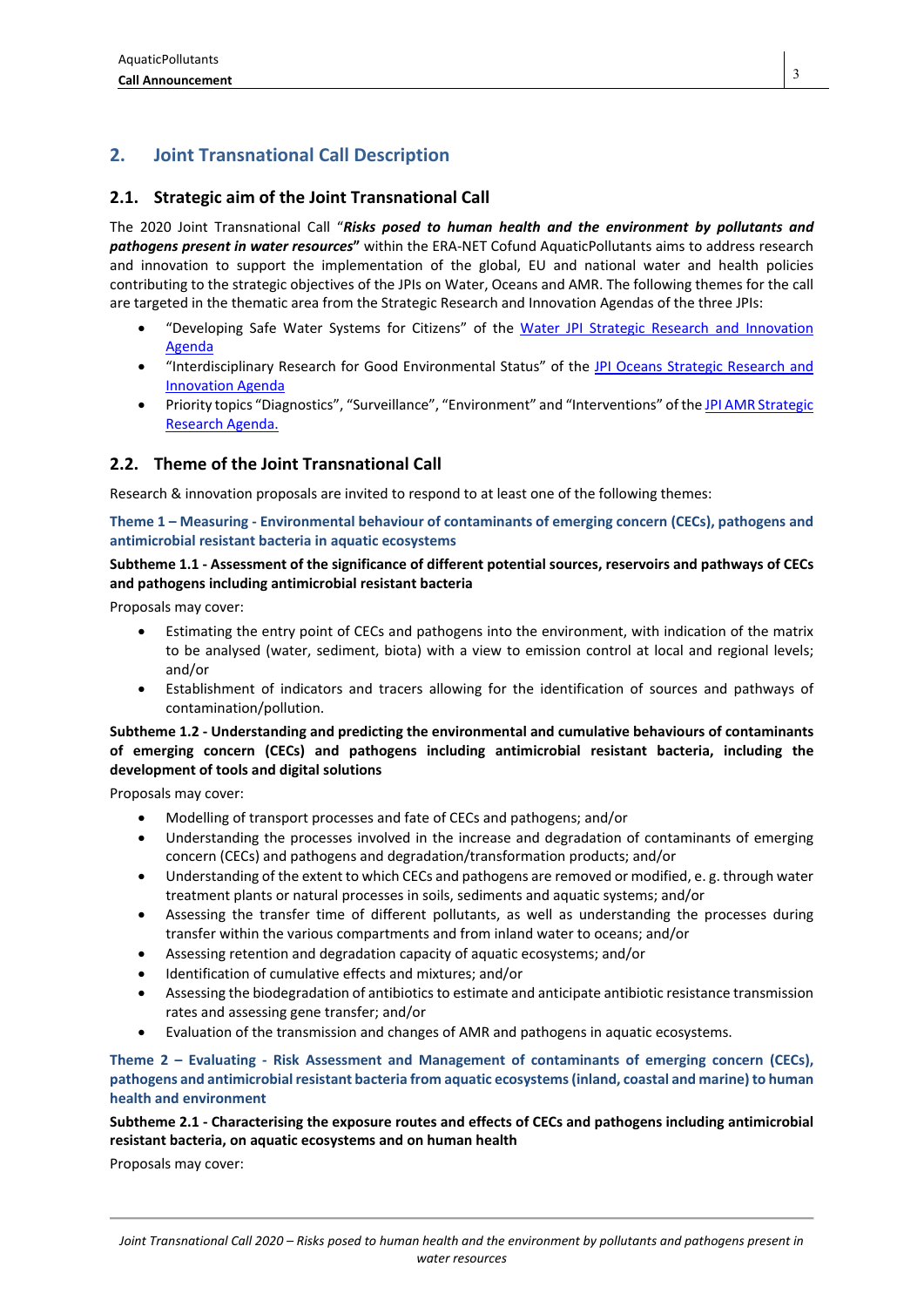- Estimation of the transmission of pollutants and pathogens to and from the aquatic environment, biota and humans as well as through the food chain (trophic transfer) and via water exposures; and/or
- Understanding the factors that control the bioavailability and fate of emerging pollutants, pathogens and antimicrobial resistant bacteria in organisms such as uptake, mode of action, biological end-points; and/or
- Identification of human key-target groups with risk of higher exposure.

### **Subtheme 2.2 ‐ Development of integrated risk assessment and risk management procedures**

Proposals may cover:

- Identification and selection of the main pollutants of emergent concern most widely distributed in aquatic environments, in order to establish a priority list of pollutants to be included into the risk management and monitoring plans; and/or
- Including the effect of long-term exposure, the cumulative effects and the interplay between different pollutants acting with adverse impacts (on aquatic ecosystems as well as on human health) and antibiotics selecting for resistance in the environment; and/or
- Assessing the occurrence and the toxicity of CEC in aquatic ecosystems; Expanding our knowledge base on antibiotic resistance in aquatic ecosystems; to establish thresholds values in continental, marine ecosystems and biota; and/or
- Determination of the incremental health risk caused by environmental exposure to antibiotic resistant bacteria; Development and application of an integrated approach (chemical and biological) to reducing these risks; and/or
- Determination of the incremental health risk caused by environmental exposures to antibiotic resistant bacteria; and/or
- Assessing the occurrence of CECs in seafood, developing strategies to remove/reduce contaminants from seafood.

# **Subtheme 2.3 ‐ Parameters and strategies for monitoring potential antimicrobial resistant bacteria**

Proposals may cover:

 Definition and validation of parameters and strategies for monitoring potential antibiotic resistant bacteria in aquatic environments from different sources and in relation with potential uses, and for defining threshold values and local guidelines for emitting sources and their organisations on maximum permissible contamination levels in aquatic ecosystems.

### **Theme 3 – Taking Actions ‐ Strategies to reduce contaminants of emerging concern (CECs), pathogens and antimicrobial resistant bacteria in aquatic ecosystems (inland, coastal and marine)**

# **Subtheme 3.1 – Implementation of strategies to reduce CECs and pathogens, including antimicrobial resistant bacteria at the source**

Proposals may cover:

 Reduction at the source and/or downstream mitigation actions; both technical options and management aspects contributing to reduction at the source - such as end products, effects and acceptance, reduction of consumption, improve prudent and rational use of antibiotics.

# **Subtheme 3.2 – Development of methods for preventing the spread of CECs and pathogens, including antimicrobial resistant bacteria**

Proposals may cover:

 Improvement of combined treatments and sustainable treatment solutions leading to lower prevalence and spread of antimicrobial resistance, not only focussed in the removal of emerging pollutants.

### **Subtheme 3.3 – Assessment of management measures and technologies to reduce the impact of CECs and pathogens including antimicrobial resistant bacteria, on water quality**

Proposals may cover:

- Assessment of implemented management measures and technologies to reduce the impact of CECs and pathogens including antimicrobial resistant bacteria; and/or
- Developing suitable indicator sets of established parameters for monitoring treatment processes; and/or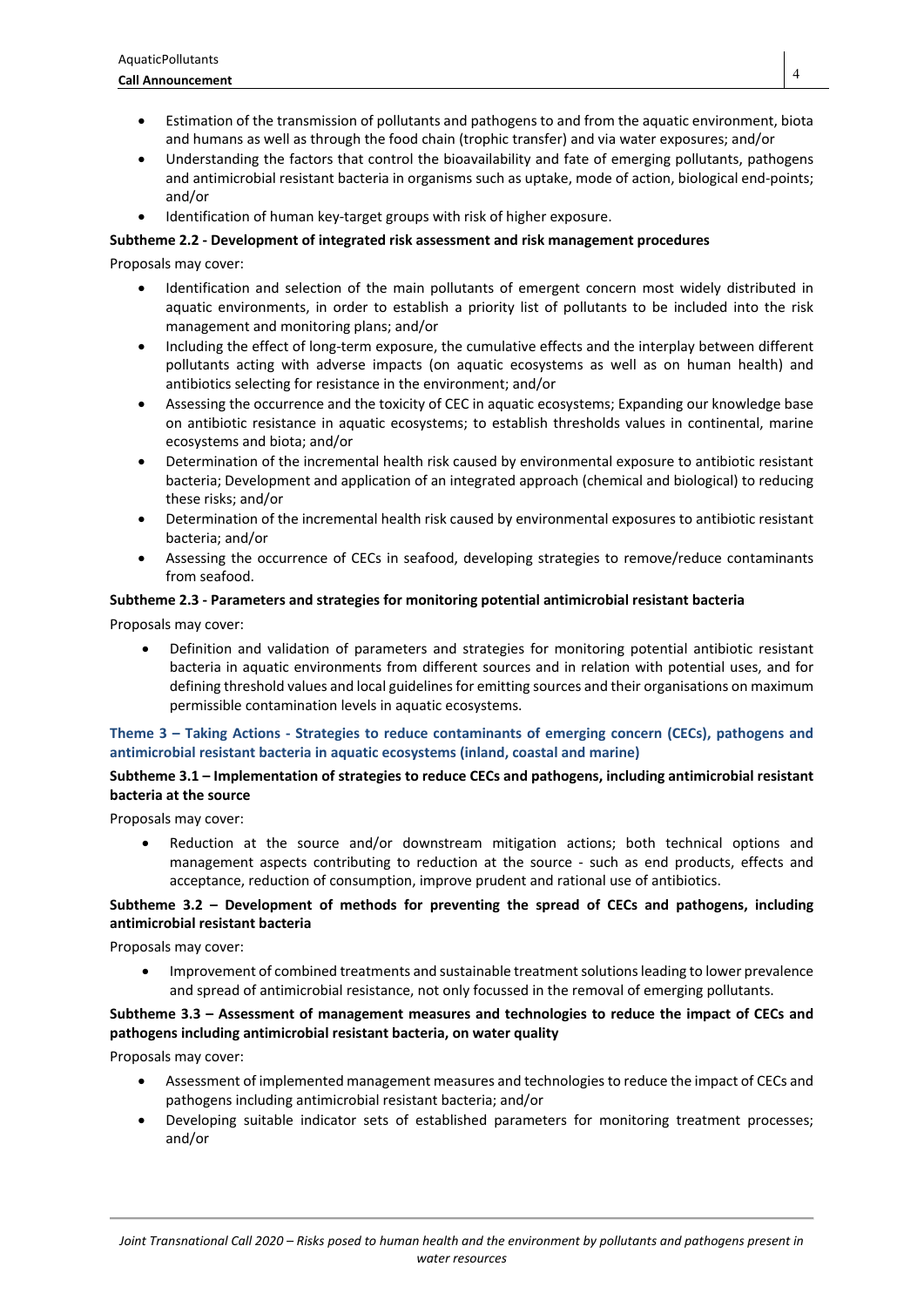Assessment of the contribution of management practices and treatment technologies in the formation of by-products or additional antimicrobial resistant bacteria during the processes, especially in wastewater treatment and reuse processes.

# **2.3. Scope of the Joint Transnational Call**

- $\checkmark$  Emerging pollutants, pathogens and materials linked to antimicrobial resistance, their risks for human health and aquatic ecosystems, and the transfer between inland and marine environments will be the main topic of the call.
- $\checkmark$  It is not mandatory to address emerging pollutants, pathogens and antimicrobial resistant bacteria simultaneously in one proposal.
- **Micro‐plastics will not be subject to the call.**

Annex B and C of this document provide a matrix of the themes funded by each participating country/region and the national regulations.

# **2.4. Transdisciplinary approach & expected impacts**

Tackling societal challenges always requires a transdisciplinary approach. Therefore, proposals should emphasize the participation of stakeholders and end-users (including industry) in research, and innovation actions (participatory approaches).

Trans-disciplinary proposals including communication, mobility and education measures as well as data management approaches are recommended. Furthermore, it is expected, that proposals come up with contributions to new standards and norms. Proposals should showcase their research and innovation (R&I) in local or regional case studies and support the process of transferring and disseminating results to other regions also including low- and middle-income countries.

Furthermore, the research works should address related European and international policies and contribute to the implementation of the Sustainable Development Goals of the United Nations (UN SDG).

### **The expected impact of the 2020 Joint Transnational Call is to:**

- Produce knowledge and innovative solutions in the scientific area of the three JPIs.
- Enhance innovation capacity and integration and transfer of new knowledge.
- Strengthen the competitiveness and growth of companies by developing innovations meeting the needs of European and global markets, including low- and middle-income countries and regions, and where relevant, by delivering such innovations to the public and private markets, including public administrators (public executive bodies) and civil society organisations.
- Support the development of technological solutions and services for the implementation of international, EU and national policies in the water, marine, health and agricultural or environmental sector.
- Support the generation of standardisation, regulation and the valorisation of research results.
- Explicitly address the communication to society and knowledge transfer to stakeholders for future implementation (e.g. best practice models).
- Help improving the scientific quality and societal relevance of the knowledge produced, technology and/or innovation in different socio-economic settings.
- Support the implementation of the UN SDGs.
- Encourage international cooperation and participation of the water, health and maritime community including partners from low- and middle-income countries and regions.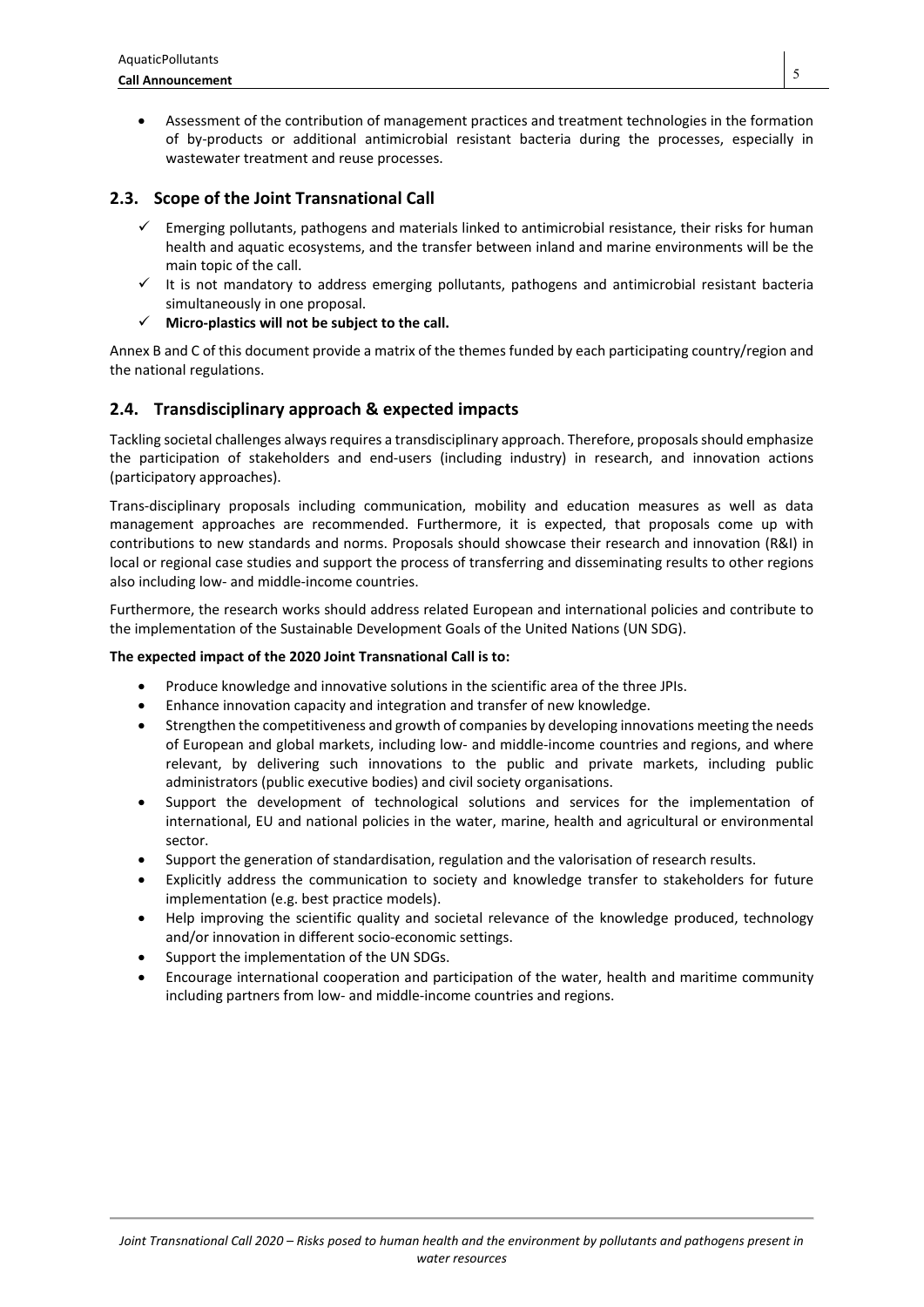# **3. Call Structure**

# **3.1. Participating countries**

A total of 32 Funding Partner Organisations (FPOs) from 26 countries and 3 JPIs have agreed to launch a Joint Transnational Call for R&I proposals on the topic **"Risks posed to human health and the environment by pollutants and pathogens present in water resources"** in February 2020.

The research projects initiated by this call can apply for funding or will get guidance (see national regulations) from the partner institutions of the AquaticPollutants consortium listed in Annex C. The Swedish International Development Cooperation Agency (Sida) will support researchers from African countries as specified in the national regulations. The participation of applicants from other countries is allowed, if they have their own separate source of funding or funds by another source is guaranteed (i.e. by a national or international funding organisation). In this case, the commitment of this must be provided upon submitting the pre-proposal. For more information on eligibility of international research institutions please see chapter 4.3.

Applicants should note that, in some countries, several funding organisations participate in the call with different organisational rules and priorities. Applicants must pay attention to the national regulations and if questions arise, it is highly recommended to contact the NCPs before submitting a pre-proposal and full proposal.

# **3.2. Financial Commitment**

A total of **approx. 24,2 million Euro** has been provisionally allocated for this Joint Transnational Call by the FPOs (Table 1). These funds will be used for R&I activities carried out by researchers, institutions and companies according to the funding rules and legal frameworks of their respective FPOs.

Partners applying in a consortium cannot request more than their relevant FPO stated in the national/regional regulations in chapter 4.2 and as listed in Annex C.

| <b>Country/Region</b> | <b>Funding Partner Organisation</b>                                                                   |                | <b>National</b><br><b>Contributions</b><br>(tentative<br>budget, EURO) |
|-----------------------|-------------------------------------------------------------------------------------------------------|----------------|------------------------------------------------------------------------|
| Germany (DE)          | Forschungszentrum JÜLICH GmbH (Coordinator)                                                           | Jülich         | 3.000.000€                                                             |
| Belgium (BE)          | Belgian Federal Science Policy Office                                                                 | <b>BELSPO</b>  | 500.000€                                                               |
| Belgium (BE)          | Fonds de la Recherche Scientifique                                                                    | F.R.S.-FNRS    | 200.000€                                                               |
| Belgium (BE)          | <b>Research Foundation Flanders</b>                                                                   | <b>FWO</b>     | 700.000€                                                               |
| <b>Brazil (BR)</b>    | Conselho Nacional das Fundações Estaduais de Amparo à<br><b>Pesquisa</b>                              | <b>CONFAP</b>  | $1.953.000 \text{€}$                                                   |
| Cyprus (CY)           | <b>Research and Innovation Foundation</b>                                                             | <b>RIF</b>     | 200.000€                                                               |
| Czech Republic (CZ)   | Technology Agency of the Czech Republic                                                               | <b>TACR</b>    | 1.000.000€                                                             |
| Denmark (DK)          | Innovationsfonden Denmark                                                                             | <b>IFD</b>     | $1.000.000$ €                                                          |
| Estonia (EE)          | Eesti Teadusagentuur                                                                                  | <b>ETAg</b>    | 100.000€                                                               |
| Finland (FI)          | Academy of Finland                                                                                    | <b>AKA</b>     | 850.000€                                                               |
| France (FR)           | Agence Nationale de la Recherche                                                                      | <b>ANR</b>     | 2.000.000€                                                             |
| Greece* (GR)          | Ministry of Education, Research & Religious Affairs, General<br>Secretariat for Research & Technology | <b>GSRT</b>    | $1.000.000 \in$                                                        |
| Ireland (IE)          | <b>Environmental Protection Agency</b>                                                                | EPA            | 500.000€                                                               |
| Israel (IL)           | Ministry of Health                                                                                    | <b>CSO-MOH</b> | 300.000€                                                               |

### **Table 1: AquaticPollutants FPOs**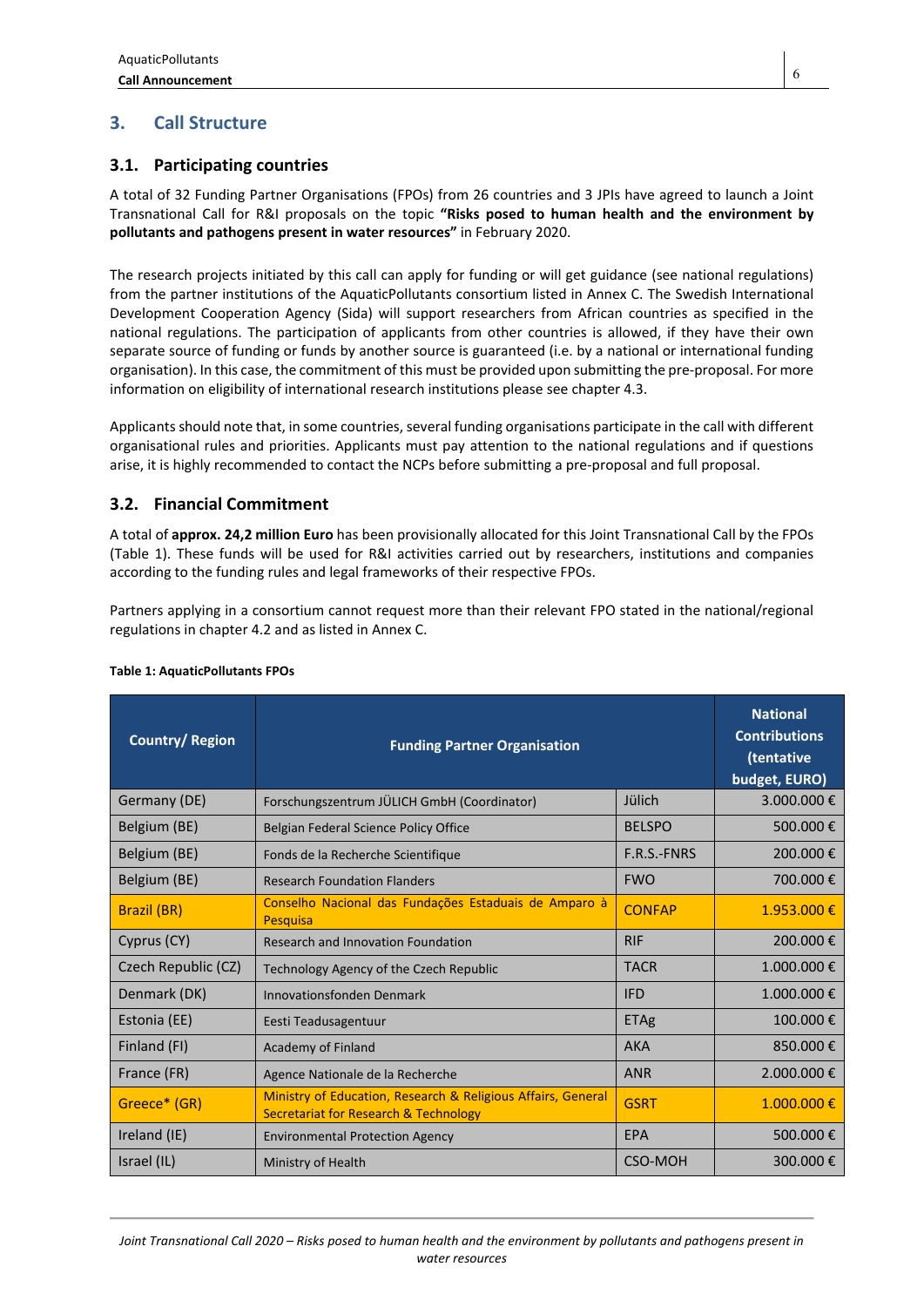| Italy (IT)        | L'Agenzia Regionale per la Protezione dell'Ambiente                                                             | <b>ARPA</b>     | 100.000€   |
|-------------------|-----------------------------------------------------------------------------------------------------------------|-----------------|------------|
| Italy (IT)        | Ministry of Universities and Research                                                                           | <b>MUR</b>      | 500.000€   |
| Latvia* (LT)      | <b>Ministry of Education and Science</b>                                                                        | <b>IZM</b>      | 300.000€   |
| Moldova (MD)      | National Agency for Research and Development                                                                    | <b>NARD</b>     | 100.000€   |
| Norway (NO)       | <b>Research Council of Norway</b>                                                                               | <b>RCN</b>      | 500.000€   |
| Poland (PL)       | National Centre for Research and Development                                                                    | <b>NCBR</b>     | 600.000€   |
| Portugal (PT)     | Foundation for Science and Technology                                                                           | <b>FCT</b>      | 300.000€   |
| Romania (RO)      | Unitatea Executiva<br>Finantarea<br>Invatamantului<br>pentru<br>Superior, a Cercetarii, Dezvoltarii si Inovarii | <b>UEFISCDI</b> | 600.000€   |
| Scotland (UK)     | <b>Scottish Enterprise</b>                                                                                      | <b>SCOTENT</b>  | 752.000€   |
| South Africa (ZA) | <b>Water Research Commission</b>                                                                                | <b>WRC</b>      | 130.000€   |
| Spain (ES)        | <b>State Research Agency</b>                                                                                    | AEI             | 1.000.000€ |
| Spain (ES)        | Instituto de Salud Carlos III                                                                                   | <b>ISCIII</b>   | 250.000€   |
| Sweden (SE)       | Swedish Research Council for Environment, Agricultural<br><b>Sciences and Spatial Planning</b>                  | <b>FORMAS</b>   | 1.500.000€ |
| Sweden (SE)       | Swedish Research Council                                                                                        | <b>SRC</b>      | 1.500.000€ |
| Sweden* (SE)      | <b>Swedish International Development Cooperation Agency</b>                                                     | Sida            | 1.420.000€ |
|                   |                                                                                                                 |                 |            |
| Taiwan (TW)       | <b>Ministry of Science and Technology</b>                                                                       | <b>MoST</b>     | 500.000€   |
| Tunisia (TN)      | Ministry of Higher Education and Scientific Research                                                            | <b>MHSER</b>    | 150.000€   |
| Turkey (TR)       | The Scientific and Technological Research Council of Turkey                                                     | <b>TUBITAK</b>  | 750.000€   |

**EU member states and Associated countries Third countries and other countries** 

**\*Greece (GSRT) and \*Latvia (IZM) was counted as "other countries" with regard to this call since their FPO participates in this joint call using structural funds. The FPO Sida (\*Sweden) was counted as "other countries" with regard to this call due to formal criteria. Please consider these information when setting up the consortium (pay attention with regard to the general eligibility criterion ‐ consortium composition).** 

Researchers from the following African countries will be funded by Sida (Swedish International Development Cooperation Agency): Benin, Burkina Faso, Burundi, Central African Republic, Chad, Comoros, Congo (Dem. Rep.), Eritrea, Ethiopia, The Gambia, Guinea, Guinea-Bissau, Kenya, Liberia, Madagascar, Malawi, Mali, Mozambique, Niger, Rwanda, Senegal, Sierra Leone, Somalia, South Sudan, Sudan, Tanzania, Togo, Uganda, Zambia, Zimbabwe.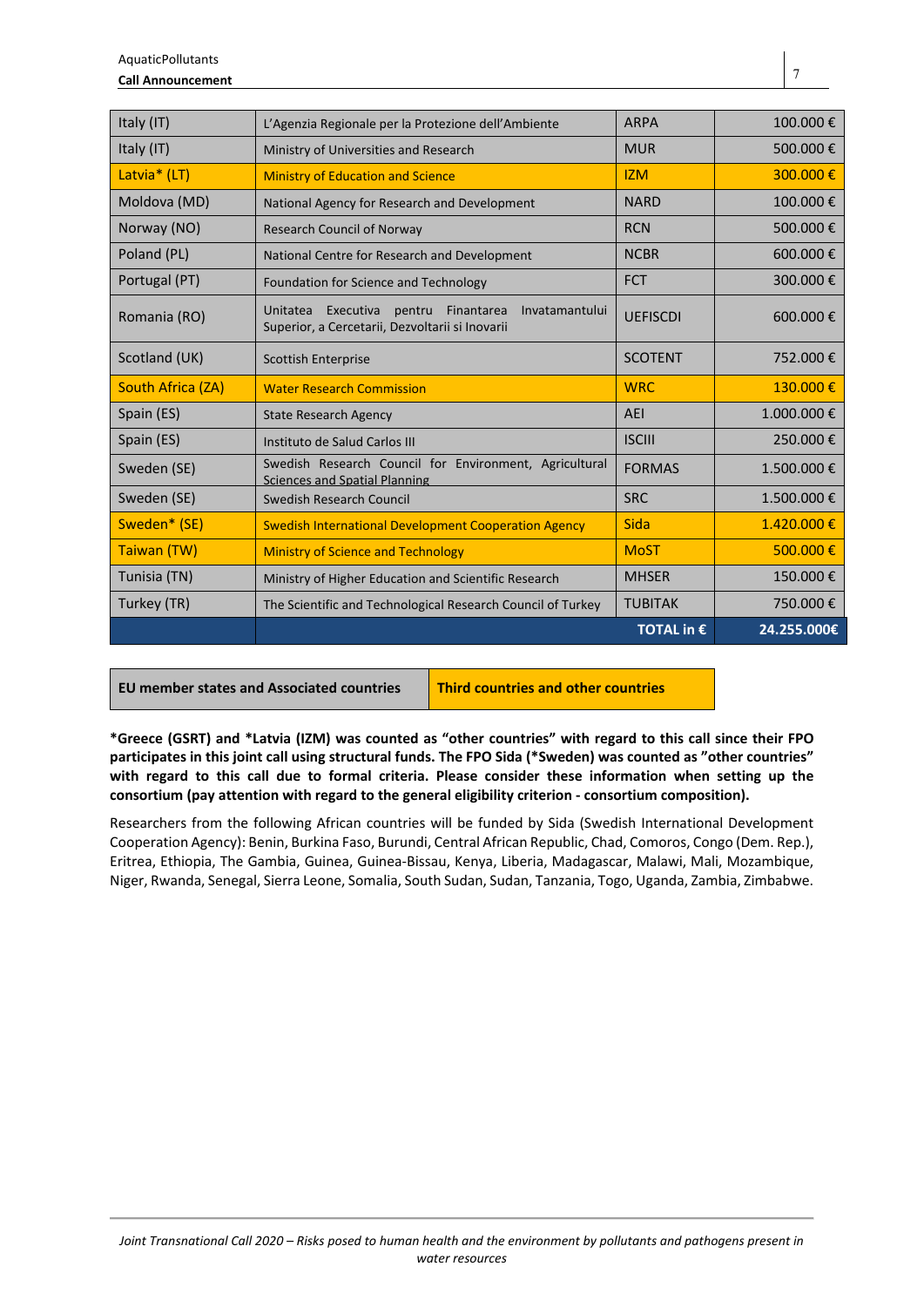# **3.3. Call Process**

The Joint Transnational Call will be advertised online from the following web pages: Online Submission Platform https://aquaticpollutants.ptj.de; Water JPI - www.waterjpi.eu; JPI Oceans - www.jpi-oceans.eu; JPI AMR - www.jpiamr.eu. The application process consists of two consecutive steps:

### **Step 1:**

The Consortium Coordinator must submit a pre-proposal on behalf of the consortium, providing key data on the proposed project. The deadline for the submission of the pre-proposal is **18.05.2020, 17:00 CEST** (Berlin time).



**Figure 1: Step 1 process (! New deadline for pre‐proposal submission)**

### **Step 2:**

The Consortium Coordinator must submit a full proposal on behalf of the consortium. The deadline for full proposal submission is **14.08.2020, 17:00 CEST (Berlin time).**



**Figure 2: Step 2 process**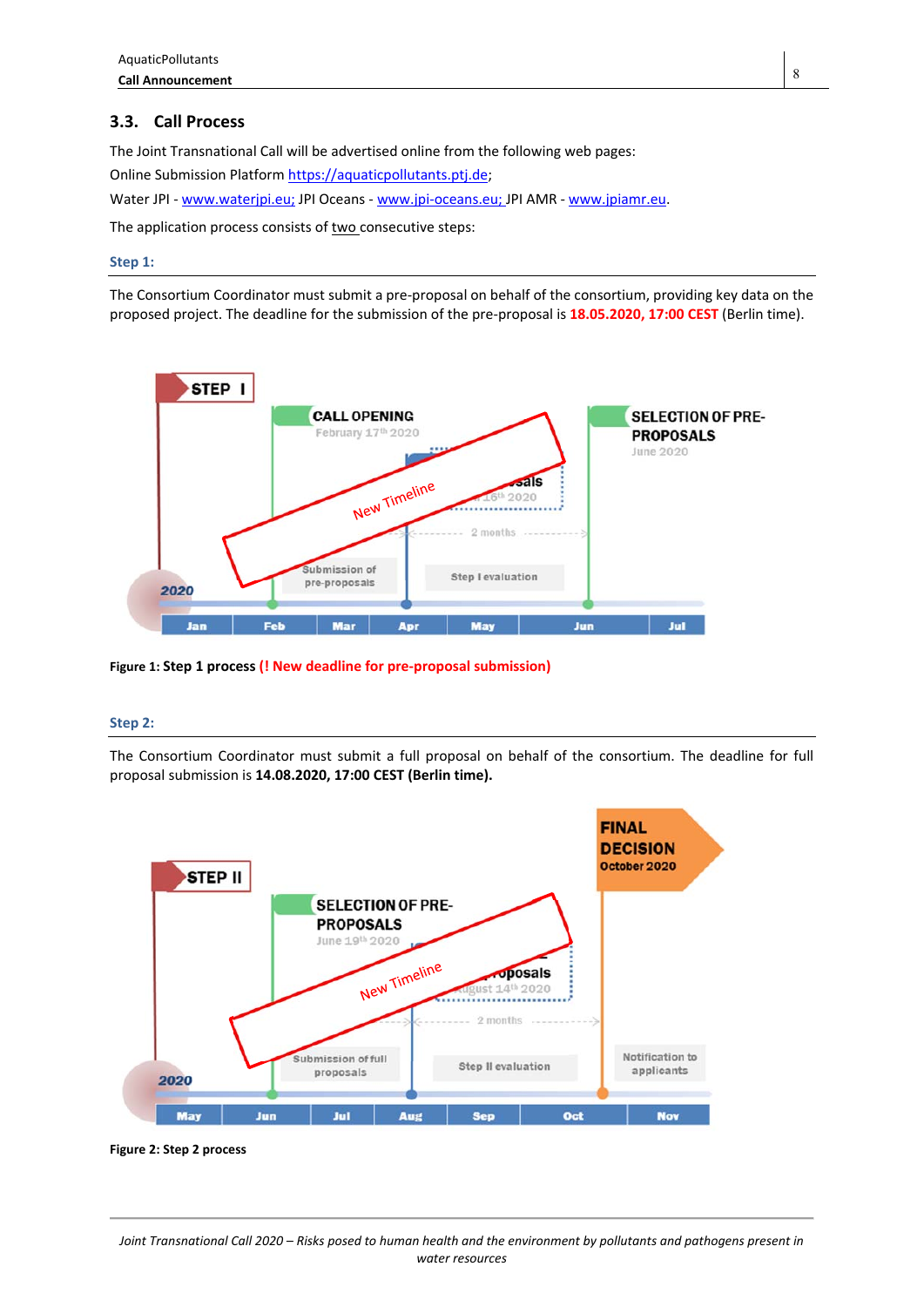**The Annexes of this document provide the contact information of the NCPs in each participating country/region and the national regulations. It is required that each partner in a consortium checks their national/regional eligibility regulations and contacts his/her NCP(s) to be informed about the rules in his/her country/region prior to submission of a pre‐proposal and a full proposal.** 

# **3.4. Dates and deadlines**

| Time Schedule of the Joint Transnational Call  |                                                                                             |  |  |
|------------------------------------------------|---------------------------------------------------------------------------------------------|--|--|
| <b>First Step: Submission of pre-proposals</b> |                                                                                             |  |  |
| <b>12 March 2020</b>                           | Webinar to clarify procedures with NCPs and Call Secretariat                                |  |  |
| 18 May 2020 (17:00 CEST)                       | Update: due to the Corona pandemia we will postpone the<br>deadline of pre proposal         |  |  |
| June 2020                                      | Communication of eligibility check and evaluation outcomes to<br>the Consortium Coordinator |  |  |
| Second Step: Submission of the full proposals  |                                                                                             |  |  |
| 14 August 2020 (17:00 CEST)                    | Deadline submission                                                                         |  |  |
| October 2020                                   | New Timeline<br>Notifi<br>outcomes and project selection to<br>ator                         |  |  |
| October 2020                                   | art of the contract negotiations with FPOs                                                  |  |  |
| <b>March 2021</b>                              | Start of the research & innovation projects                                                 |  |  |

# **3.5. Confidentiality & Conflict of interest**

Research plans (pre-proposals and full-proposals), abstracts, and evaluation statements are confidential documents. Proposal documents are therefore handled and stored with due care and confidentiality.

AquaticPollutants consortium and its Call Secretariat ensures complete confidentiality to applicants during the evaluation process, i.e. the proposals will only be available to the national/regional funding organisations and the mandated experts responsible for the evaluation of the proposal. Experts appointed for the evaluation will sign a confidentiality agreement and will be asked to declare any conflict of interest. The proposals will be handled by the AquaticPollutants Call Secretariat. Each of the funding organizations will subsequently handle projects approved for funding. Accordingly, national law will govern. Projects approved for funding will be governed by the confidentiality rules in the national law of the funding organisations.

The publishable information of the projects selected for funding as listed in section 0 will be published at the end of the call process.

# **3.6. Publishable Information**

A list of the funded projects will be published at the end of the call process (once the projects have been selected). Therefore applicants should be aware that the following information from the proposals may be published by AquaticPollutants and FPOs for promotional purposes: (1) Project Title and Project Acronym, (2) Publishable abstract, (3) Duration of the project, (4) Total costs and total funding of the research project, (5) Organisation name and country of each partner, (5) Name of the Project Coordinator.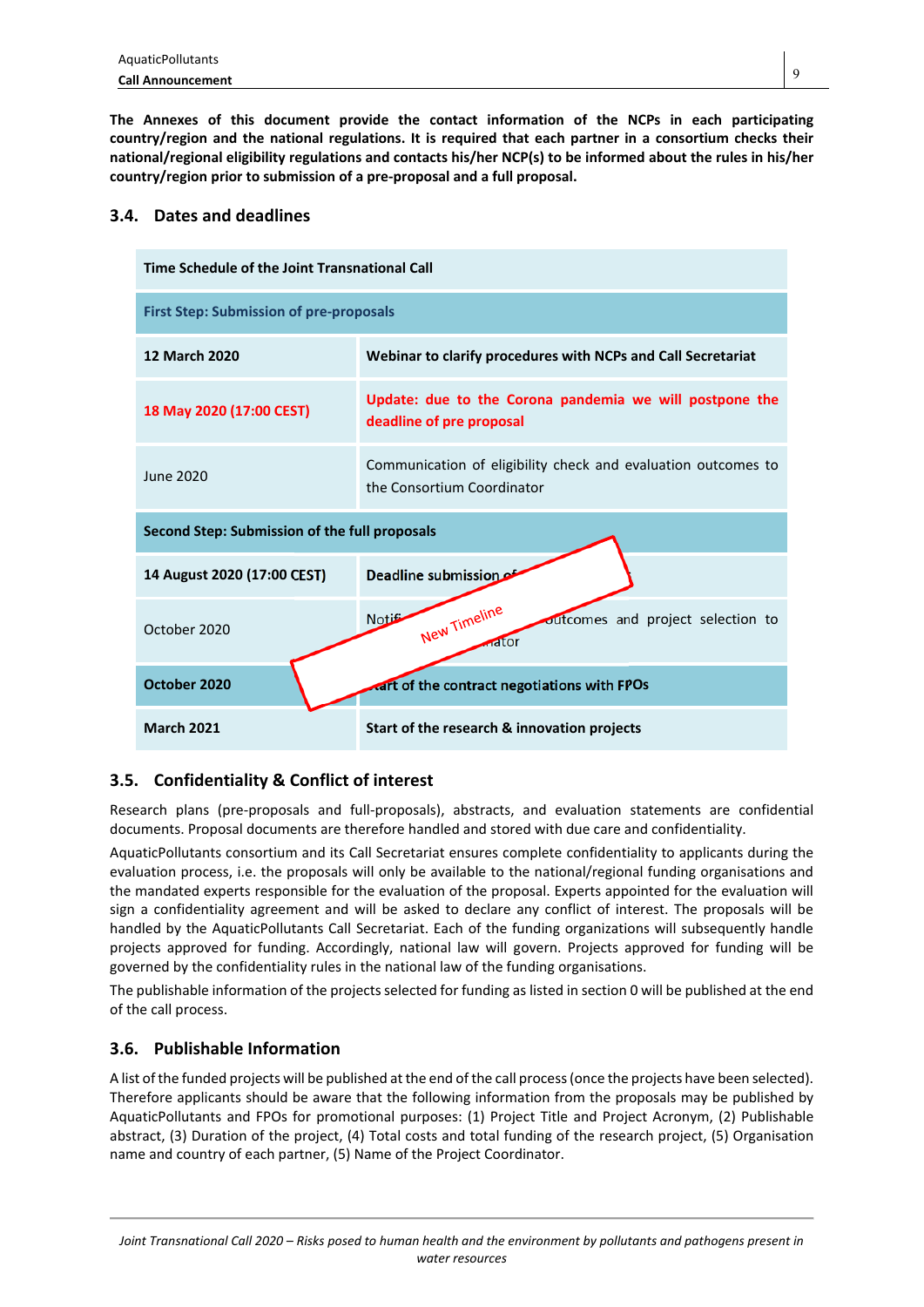Each of the funding organizations will subsequently handle projects approved for funding. Accordingly, national law will govern. Projects approved for funding will be governed by the confidentiality rules in the national law of the funding organisations.

# **3.7. Privacy Policy**

The Online Submission Tool provides information about the Privacy Policy. By submitting the application, the Consortium Coordinator and partners agree to the use, the share (for specific purposes: e.g. evaluation, for future nomination of experts, AquaticPollutants' specific communication) and the storage of the information according to the Privacy Policy and the General Data Protection Regulation (GDPR). Further information on Privacy Policy is presented on the Online Submission Platform and the according JPI Websites.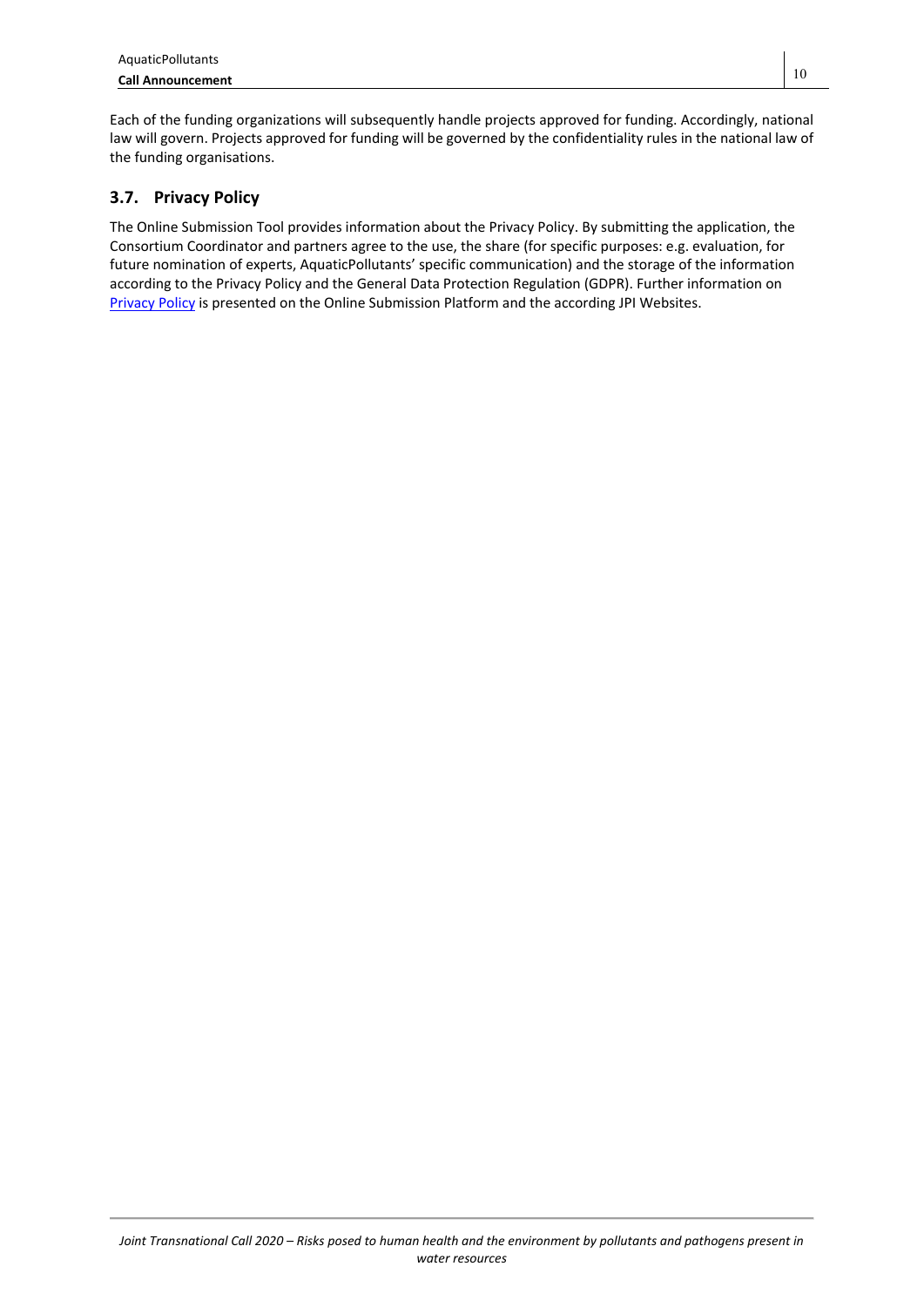# **4. Eligibility criteria**

Partners should note that the general eligibility criteria (4.1) and the national regulations (4.2) are decisive for the evaluation step. Before submitting an application, the Consortium Coordinator should verify that all partners of the consortium have read their corresponding national/regional regulations. Coordinators and project partners must be aware that some national funding agencies require the submission of national documents in addition to the international pre-proposal.

**Proposals, which do not meet all 2020 Joint Transnational Call general eligibility criteria (4.1), will be declined without further review. Non‐eligibility of a partner applying for funding in a proposal may cause the rejection of the entire proposal without further review.** 

**Proposals passing** the eligibility check will be forwarded to the evaluators for assessment. The Call Secretariat (CS), on behalf of the Call Steering Committee (CSC), will communicate the results of the eligibility check and the decisions taken to the coordinator of each consortium.

# **4.1. General eligibility check**

The general eligibility criteria are summarized in Table 2. In the case of not fulfilling these requirements, the proposal will not be considered for funding

Please be aware that partners from countries/regions participating in the call must also meet the national criteria as outlined in the national regulations.

# **4.2. National/regional eligibility criteria**

In addition to the general eligibility criteria, each project partner must ensure that his/her contribution to the overall project conforms to:

- Where applicable, relevance of the proposal to the topic(s)/subtopic(s) of national/regional programmes and strategies;
- Compliance with national/regional funding criteria and regulations; and
- Compliance with limits to budget requests.

The table in Annex C describes important restrictions related to each national/regional regulation.

An empty cell means that no specific rules apply to that criterion. ATTENTION!: **All** means that you need to check the corresponding national/regional regulations available in the 2020 Joint Transnational Call website and/or on the FPOs' website.

# **4.3. Eligibility of international research institutions & Advisory Board members of the JPIs**

The following eligibility rules count for international research institutions:

- **The Joint Research Centre (JRC)** can participate in a proposal as a partner. Coordinating the proposal is not possible, since they do not "belong" to any FPO country. They will have to participate at their own expenses (as in Framework Programmes and Horizon 2020) (they are not, as stated above, an eligible institution for any of the FPOs). They will not count in the "three different eligible entities" rule from three different FPO countries for eligibility purposes.
- Partners from countries not participating in the Call may join consortia (but not as coordinator), but participation will be at the institutions' own expense. Moreover, such partners will have to demonstrate in the proposal that they will achieve the related tasks. The formal signed letter of availability of funds should be included in the pre-proposal as an annex.
- **International institutions**, e.g. UN institutions, need to investigate their respective national eligibility guidelines for national and/or global funding.
- Members of the **Advisory Boards of the three JPIs** can apply to the Joint Transnational Call as participant in a project for funding, but not as a project coordinator. The direct involvement of Advisory Board members in proposals will limit their potential role as advisors to the JPI activities related to the Joint Calls.

### **Table 2: General Eligibility Criteria**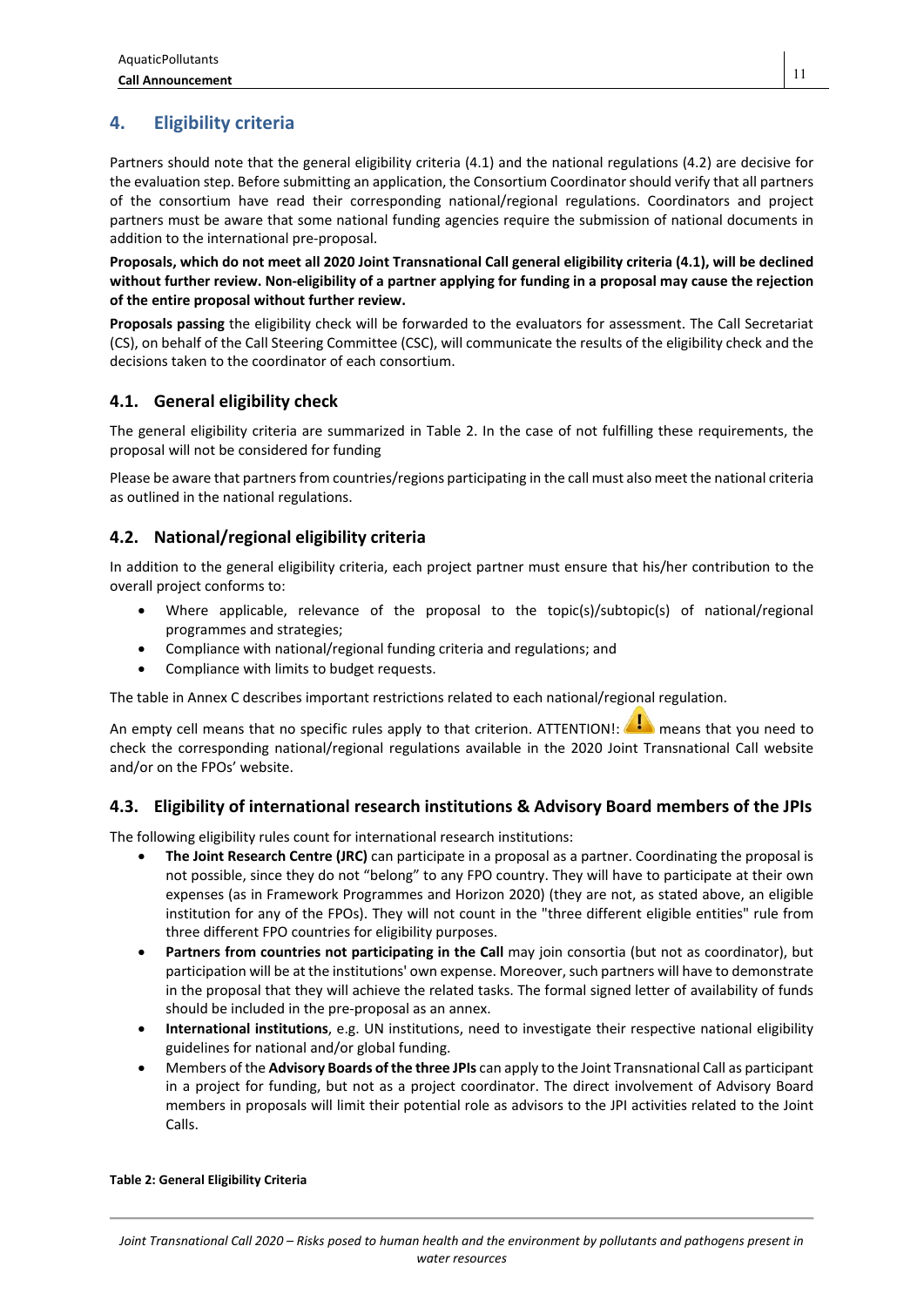section 2.2

|                                  | Proposals must address at least one of the entire sub-themes - Applicants are encouraged to<br>integrate more than one sub-theme in their proposals;                                                                                                                                                                                                                                                                                                                                                                                                                                                                                          |
|----------------------------------|-----------------------------------------------------------------------------------------------------------------------------------------------------------------------------------------------------------------------------------------------------------------------------------------------------------------------------------------------------------------------------------------------------------------------------------------------------------------------------------------------------------------------------------------------------------------------------------------------------------------------------------------------|
|                                  | Topics of the proposals must be in the scope of the Joint Transnational Call.                                                                                                                                                                                                                                                                                                                                                                                                                                                                                                                                                                 |
| <b>Consortium</b><br>composition | Each consortium must be composed of eligible independent entities requesting funding to FPOs<br>from a minimum of three different EU Member States or H2020 Associated countries (listed in<br>Table 1 in grey). FPOs listed in the category of "third countries and other countries" are not<br>included in the minimum requirements for consortia composition.                                                                                                                                                                                                                                                                              |
|                                  | In each proposal, one of the entities must act as the Consortium Coordinator who has the<br>responsibility for submitting the proposal. The Consortium Coordinator must be eligible to be<br>funded by one of the EU member States or H2020 Associated countries (listed in Table 1 in grey).                                                                                                                                                                                                                                                                                                                                                 |
|                                  | A Consortium Coordinator can only participate in one proposal (i.e. if the principal investigator<br>is the Consortium Coordinator of a proposal, he/she cannot participate in any other proposal,<br>neither as a Consortium Coordinator nor as a partner).                                                                                                                                                                                                                                                                                                                                                                                  |
|                                  | The workload distribution within a consortium must be balanced, and no partner should have<br>more than 50% of person months.                                                                                                                                                                                                                                                                                                                                                                                                                                                                                                                 |
|                                  | There is the upper limit of 8 eligible project partners per consortium (including self funded<br>partners). The maximum number of partners from the same country within the consortium must<br>comply with national/regional regulations.                                                                                                                                                                                                                                                                                                                                                                                                     |
|                                  | No more than one self-funded project partner per consortium is allowed.                                                                                                                                                                                                                                                                                                                                                                                                                                                                                                                                                                       |
|                                  | Project partners who are not eligible for funding may participate at their own expense or if they<br>have their own separate source of funding. The applicants have to prove (letter of<br>intent/commitment) the willingness to self-fund their own activities or the willingness of other<br>partners to fund their own activities. They have to follow the rules given in this Call<br>Announcement and have to be part of the consortium agreement. However, they cannot<br>coordinate a project. They are not considered in the minimum requirement of eligible partners<br>and countries in the AquaticPollutants eligibility criteria. |
|                                  | Researchers from FPOs participating in the AquaticPollutants ERA-Net Cofund consortium or<br>affiliated institutions (JÜLICH, TUBITAK, ISPRA) cannot apply to this Call.                                                                                                                                                                                                                                                                                                                                                                                                                                                                      |
| <b>Duration</b>                  | Project duration must be a maximum of 36 months. Funded consortia will be asked to agree on<br>a common starting date. The last possible end date for the projects is the 30th of June 2024.                                                                                                                                                                                                                                                                                                                                                                                                                                                  |
| <b>Submission</b>                | Proposals must be received before the deadlines.                                                                                                                                                                                                                                                                                                                                                                                                                                                                                                                                                                                              |
|                                  | The pre-proposal and the full proposal must be submitted correctly and completely before the<br>respective deadlines via the Submission Tool (https://aquaticpollutants.ptj.de) according to the<br>Application Procedure (Chapter 6) and the Guidelines for Proposal Submission (published on the<br>Submission Tool website). Applicants should note that failure to comply with the submission<br>rules will cause ineligibility of the project and therefore exclusion from the application process.                                                                                                                                      |
|                                  | Proposals must be written in the English.                                                                                                                                                                                                                                                                                                                                                                                                                                                                                                                                                                                                     |
|                                  |                                                                                                                                                                                                                                                                                                                                                                                                                                                                                                                                                                                                                                               |

**Scope Proposals must address one main theme** but may also include several themes described in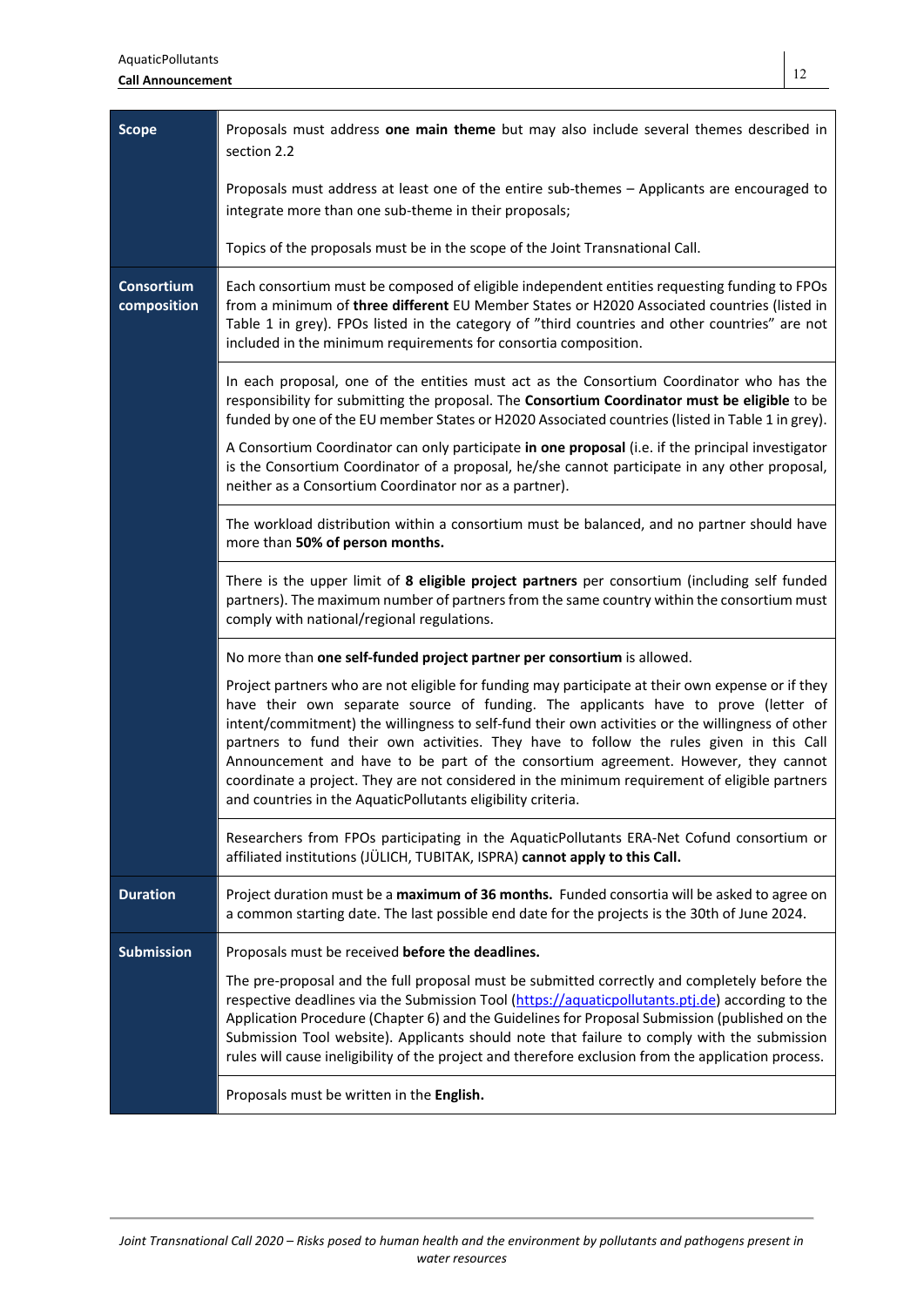# **5. Recommendations of project proposals**

All partners within a consortium should take into consideration the recommendations for setting up their project proposals.

### **Scope**

- Proposals should go beyond the state of the art by providing high quality R&I and, when appropriate, make use of innovative technologies, approaches and concepts to do so;
- Proposals should consider on-going research activities funded by other instruments, programmes or projects. Cooperation with these activities is of high importance;
- Proposals should consider and incorporate as approporiate cross-cutting issues, such as socio-economic and/or capacity development.
- Collaboration with the parallel running Transfer Project during execution is encouraged, but not compulsory.

### **Consortium composition**

- All proposals should consider geographical balance and implementation in relevant geographic settings, including in low- and middle-income countries and regions.
- It is encouraged but not compulsory to involve stakeholders (i.e. small and medium enterprises (SMEs), industries, authorities, public administrations, associations, as well as civil society organisations) as partners or associated partners. The modalities of participation of stakeholders are defined in the national regulations.
- All proposals should integrate the gender dimension of R&I activities.

### **Budget**

There is no limit of total budget for proposals - The requested budget of proposals is limited by the number of eligible partners and by the budget of each partner. **Please consider the national regulations of each FPO with regard to the specific budget limitations.**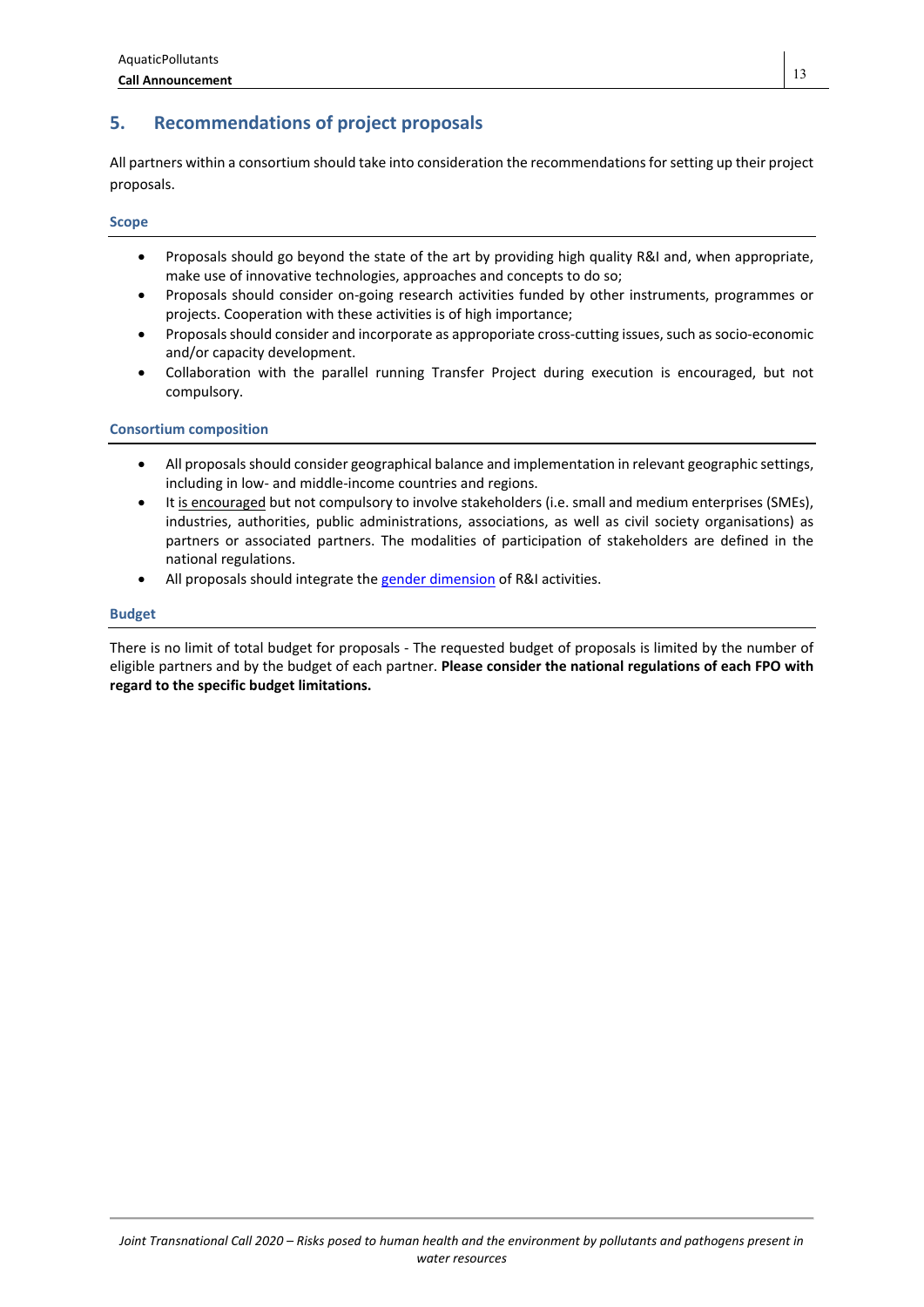# **6. Application procedures**

A two-step application procedure will be used in this Joint Transnational Call. Pre-proposals and full proposals must be submitted electronically via a specifically designed web platform, the Submission Tool (https://aquaticpollutants.ptj.de), using the templates provided. The link to the Submission Tool is available on the official 2020 Joint Transnational Call website of the 3 JPIs.

Applicants should note that the online system may experience high traffic volumes in the last hours before the submission deadline and it is therefore highly recommended to submit the final version of the pre / full-proposal well in advance of the deadline to avoid any last-minute technical problems. The requests for extensions to the deadline due to last minute technical problems will not be considered.

# **6.1. Online Submission System**

### **Step 1 (Pre‐proposal stage)**

- 1. In a first step, the Consortium Coordinator creates an account on the AquaticPollutants Submission Platform.
- 2. The coordinator can enter, edit and save the electronic forms, add partners to the consortium, upload the project description and submit the proposal. Partners can enter and edit their own data only.
- 3. It is possible to update and submit as many times as necessary the pre-proposal until the submission deadline (**16 April 2020, 17:00 CEST**).
- 4. Applicants should note that core data are fixed at this stage. In particular, the funding requested by each partner cannot be increased in the second stage.

The submission of a pre-proposal is mandatory. It is not possible to enter the application procedure at a later stage. The information given in the pre-proposal will be used to check for eligibility and to evaluate the preproposal.

For any technical questions regarding the submission, please contact the AquaticPollutants Call Secretariat.

Please note, that some of the partners will also need to submit an application directly to their respective national/regional FPOs. For further details about these procedures and schedule, please consult the national/regional regulations and/or your NCP.

### **Step 2 (Full proposal stage)**

The second step of the application consists of the submission of a more extensive full proposal. Only research consortia which successfully passed the first step will be invited to submit a full proposal.

All rules mentioned in the pre-proposal stage apply for this stage as well. Below the steps are described that need to be considered by the Consortium Coordinator and the project partners.

- 1. The submission tool will be open for invited consortia.
- 2. The information provided in the pre-proposal will be automatically imported into the full proposal.
- 3. The coordinator can enter, edit and save all new information according to the guidelines of the full proposal in the submission tool.

Applicants should note that information on the core data (e.g. funding requested or institutions) cannot be changed in full proposals, unless explicitly requested by evaluators, a funding organisation or the CSC. When applying, keep in mind that the submission system will close at **17:00 CEST** of the deadline date established for both Step 1 and Step 2. However, the CS can only ensure responses to email support requests up to **13:00 CEST**. The respective email contacts by the CS and NCPs are listed in this document (Annexes C and D).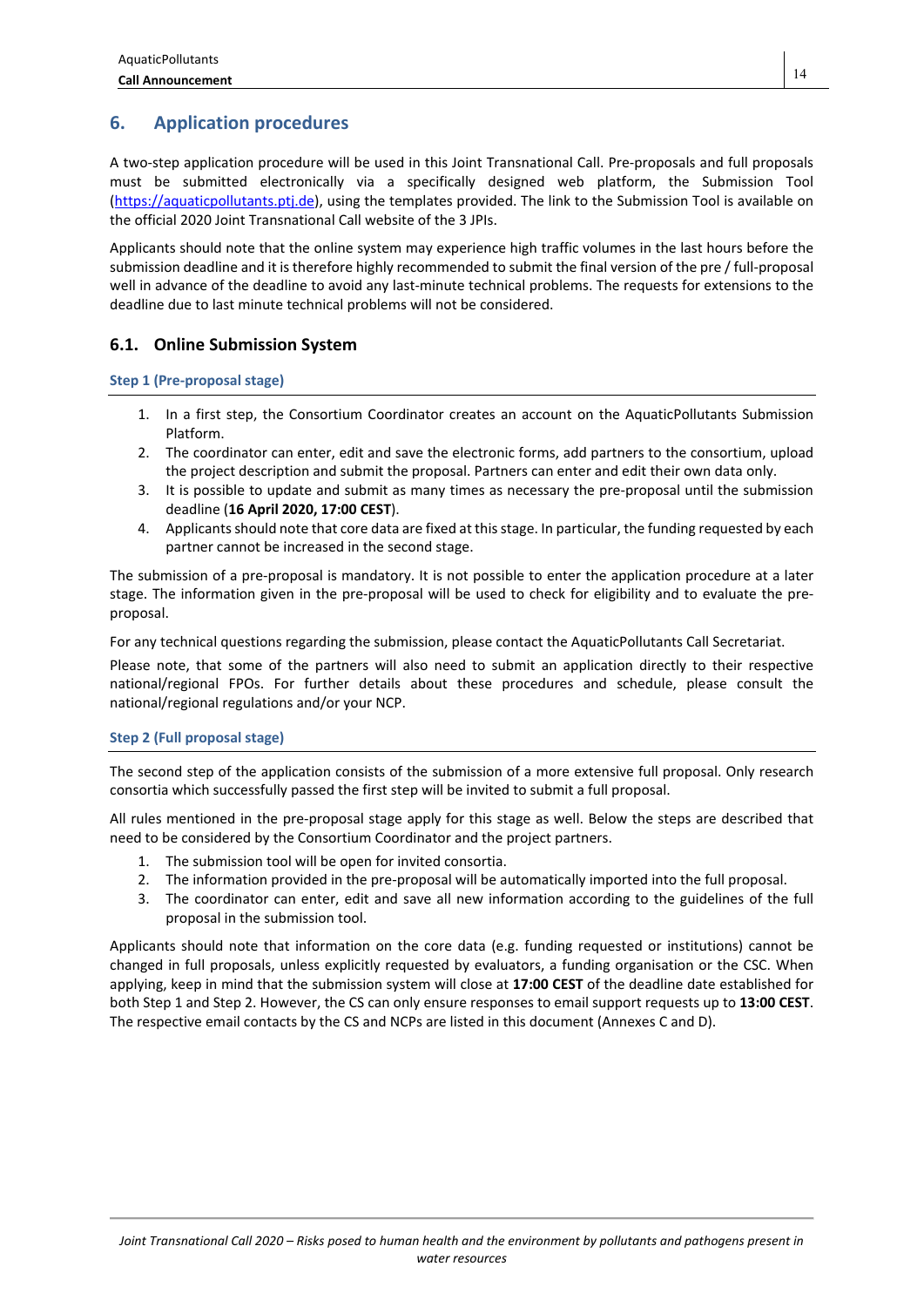# **6.2. Further considerations**

Applicants should also take into consideration the following advice:

- All Partners and the Consortium Coordinator must comply with the applicable national and EU rules and legal provisions, for instance about competition and EU State aid rules, environment, utilisation of genetic resources, equal opportunity and gender, and public contracting whenever applicable.
- Plan and complete the application process as soon as possible to avoid an overload of the system near the deadline and ensure the support by the CS or the NCPs in case of need.
- The financial plan and allocation of resources (table available in the electronic submission system and filled in by the Consortium Coordinator following the instructions given by all Partners) should be coherent with the work plan proposed. Funding requests which are not adequately justified may affect the evaluation score given to the proposal.

# **6.3. Ethical Issues**

Ethical issues are taken into account in the scientific evaluation of proposals and when making the funding decisions. Applicants should always describe any relevant ethical aspects in their research plans. If a research permit or a statement by an ethics committee is required for the implementation of the project, applicants should provide information on the permits or permit proposals.

Any proposal which seems to contravene fundamental ethical principles will not be selected and may be excluded from the evaluation and selection procedure. Judgment of the significance of ethical issues will be made by using the criteria published by the Commission in its guidelines for the Horizon 2020 Framework Programme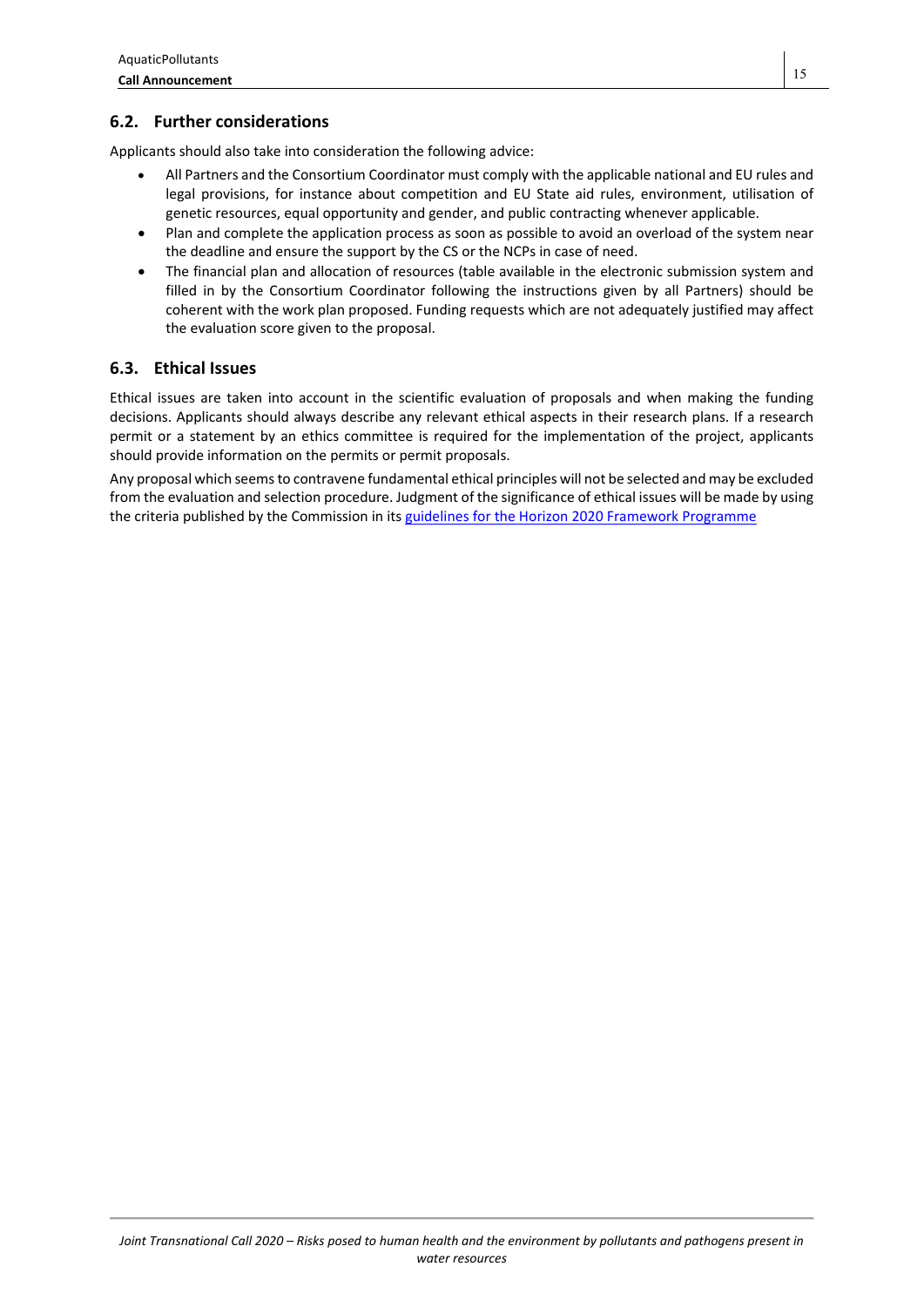# **7. Evaluation of Proposals**

### **7.1. Evaluation Procedures**

### **Step 1 (Pre‐proposal stage)**

Pre-proposals that are submitted correctly and within the deadline will be checked for eligibility against criteria defined in chapter 4 by the Call Secretariat and according to national/regional criteria (see national regulations) at a national/regional level.

All eligible pre-proposals will be subject to a scientific evaluation by at least three external evaluators based on two criteria - **'Excellence' and 'Impact'** (see Table 3). A ranked list of pre-proposals will be produced based on the final scores.

The objective of this first step is to identify the best proposals to proceed to Step 2 and ensure the balance between the requested and available funds at the national level.

Consortium Coordinators will be informed of the outcome by the AquaticPollutants Call Secretariat and, if appropriate, invited to submit a full proposal.

### **Step 2 (Full proposal stage)**

After the submission deadline for full proposals, the submitted full proposals will be checked to ensure that they meet the formal call criteria and have not changed substantially from the respective pre-proposals. Full proposals not meeting the formal conditions will be rejected without further review.

All full proposals will be subject to an international peer review by an Evaluation Panel (EP) based **on three criteria ‐ 'Excellence', 'Impact' and 'Quality and Efficiency of Implementation'**.

Each proposal will be reviewed by at least **three EP members** (with experience in the domain of the relevant proposal). Each expert is independent of any funding organisation involved in this call and the CSC will ensure that no **Conflict of Interest** exists concerning the proposals evaluated.

The EP will be headed by a Chair. The **Panel Chair** will be a regular member of the panel with the added duties of moderating the panel meeting and conveying the results of the discussions to the CSC. For each proposal a rapporteur will be nominated (one of the evaluators of a project appointed to this role). The rapporteur should ensure that, before the Panel meeting, the experts, who carried out the individual evaluation for a given proposal, have exchanged their views and agreed to a consensus assessment for each proposal and have prepared a common draft Evaluation Summary Report (ESR).

All proposals will be discussed by the full EP, barring Conflicts of Interest, and their relative merit assessed. During the **Panel Meeting** the evaluation results for each full proposal will be presented by the rapporteur and discussion can take place. Panel members will then reach an agreement on the proposals' final evaluation scores and the comments to be transmitted to the applicants. A ranked list of proposals will be produced based on the final scores.

The **final ranking list** will be forwarded to the CSC which will meet to decide on the projects to be recommended for funding by FPOs. For this decision, the CSC will take into account the order of the ranking list from the EP and the funding availability. The applicants will be informed about the final outcome of the call.

The Call Secretariat will be the contact point for the reviewers throughout the evaluation period and will assist the panel during the panel evaluation meeting. An independent expert will be invited as **external observer to the Panel meeting** to assess the conformity of the general procedure.

# **7.2. Evaluation Criteria**

If the pre-proposal or full proposal are eligible regarding the general and national eligibility checks, the following scoring system will be applied. The evaluation is based on the following award review criteria: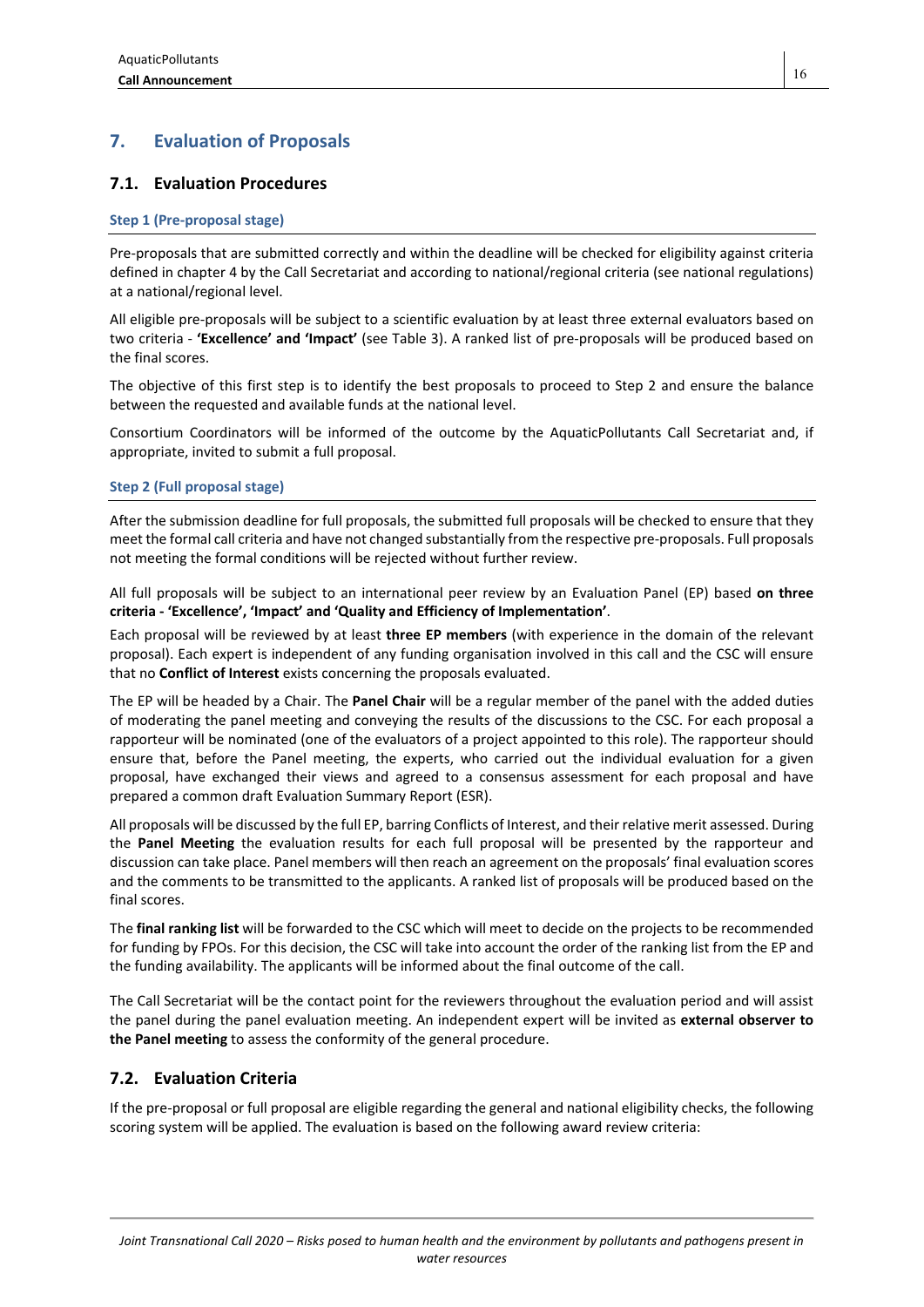#### **Table 3: Evaluation criteria**

| <b>Excellence</b>                                                                                                                                                                                                                                                                                                                                                                                                                                                                                                                                                                                                                                                                                                                                                                                                                   | Impact                                                                                                                                                                                                                                                                                                                                                                                                                                                                                                                                                                                                                                                                                                                                                                                                                               | Implementation                                                                                                                                                                                                                                                                                                                                                                                                                                                                                                                                                                                                                                                                                                                                                                                                      |
|-------------------------------------------------------------------------------------------------------------------------------------------------------------------------------------------------------------------------------------------------------------------------------------------------------------------------------------------------------------------------------------------------------------------------------------------------------------------------------------------------------------------------------------------------------------------------------------------------------------------------------------------------------------------------------------------------------------------------------------------------------------------------------------------------------------------------------------|--------------------------------------------------------------------------------------------------------------------------------------------------------------------------------------------------------------------------------------------------------------------------------------------------------------------------------------------------------------------------------------------------------------------------------------------------------------------------------------------------------------------------------------------------------------------------------------------------------------------------------------------------------------------------------------------------------------------------------------------------------------------------------------------------------------------------------------|---------------------------------------------------------------------------------------------------------------------------------------------------------------------------------------------------------------------------------------------------------------------------------------------------------------------------------------------------------------------------------------------------------------------------------------------------------------------------------------------------------------------------------------------------------------------------------------------------------------------------------------------------------------------------------------------------------------------------------------------------------------------------------------------------------------------|
| Threshold: 3/5                                                                                                                                                                                                                                                                                                                                                                                                                                                                                                                                                                                                                                                                                                                                                                                                                      | Threshold: 3/5                                                                                                                                                                                                                                                                                                                                                                                                                                                                                                                                                                                                                                                                                                                                                                                                                       | Threshold: 3/5                                                                                                                                                                                                                                                                                                                                                                                                                                                                                                                                                                                                                                                                                                                                                                                                      |
| 1.1 Relevance to the AquaticPollutants<br><b>Thematic themes (Scope)</b><br>1.2 Qualification, scientific expertise<br>and transfer experience of the<br>consortium<br>Are the participants in the proposal<br>well-suited and committed to the<br>tasks assigned to them (necessary<br>expertise)?<br>Do the participants adequately<br>-<br>complement each other?<br>1.3 Sound concept and quality of<br>objectives<br>Is the methodology and research<br>design adequate to the proposed<br>objectives?<br>1.4 Innovation level (progress beyond<br>the state of the art)<br>Is the proposal contributing and/or<br>increasing the advance of the S&T<br>knowledge?<br>Does the proposal take scientific<br>-<br>and/or technological risk? Does the<br>proposal have a potential<br>breakthrough despite this risk-<br>taking? | 2.1 Extent to which the<br>proposed project is suitably<br>ambitious in terms of its<br>strategic impact on reinforcing<br>competitiveness or on solving<br>societal or environmental<br>problems at European and<br>international level?<br>Is there an impact on<br>$\overline{a}$<br>enhancing innovation<br>capacity, creating new<br>market opportunities,<br>strengthening<br>competitiveness and<br>growth of companies, or<br>bring other important<br>benefits for society;<br>2.2 Extent to which the<br>research and innovation-<br>related activities and<br>exploitation and/or<br>dissemination plans are<br>adequate to ensure optimal<br>use of the project results.<br>Are there feasible<br>$\blacksquare$<br>exploitation plan and<br>dissemination of the<br>scientific project results<br>(including management | 3.1 Quality and effectiveness<br>of the work plan, the<br>consortium, the management<br>structures and procedures<br>Is the proposed<br>organization and<br>management of the<br>scientific project effective<br>and efficient?<br>Are the management<br>$\blacksquare$<br>structures and procedures,<br>including risk and<br>innovation management,<br>appropriate?<br>Are the resources assigned<br>$\qquad \qquad \blacksquare$<br>to the work packages in<br>line with their objectives<br>and deliverables?<br>3.2 Appropriateness of the<br>allocation of tasks<br>Are the tasks well balanced<br>among partners?<br>3.3 Appropriateness of the<br>partners and justification of<br>the resources to be committed<br>(budget, staff, equipment )<br>Are the estimated costs<br>$\frac{1}{2}$<br>appropriate? |
| 1.5 Quality of the S/T approach and<br>methodology<br>Are the proposal objectives clear,<br>feasible, suitable and focused<br>especially with regard to methods<br>and management of scientific risks?<br><b>Overall score Threshold: 10/15</b>                                                                                                                                                                                                                                                                                                                                                                                                                                                                                                                                                                                     | and IPR)<br>Are the expected results or<br>the knowledge acquired of<br>importance for economic/<br>societal sectors and the<br>economic development?<br>2.3 Added value of European<br>transnational co-operation and<br>networking                                                                                                                                                                                                                                                                                                                                                                                                                                                                                                                                                                                                 | Is it ensured that all<br>participants have a valid<br>role and adequate<br>resources in the project to<br>fulfil that role?<br>Do the work and financial<br>$\Box$<br>plan plus the time schedule<br>show prospects for<br>success?<br>Is there a balance of<br>$\overline{\phantom{a}}$<br>scientific and financial<br>contributions from<br>respective countries'<br>partners?                                                                                                                                                                                                                                                                                                                                                                                                                                   |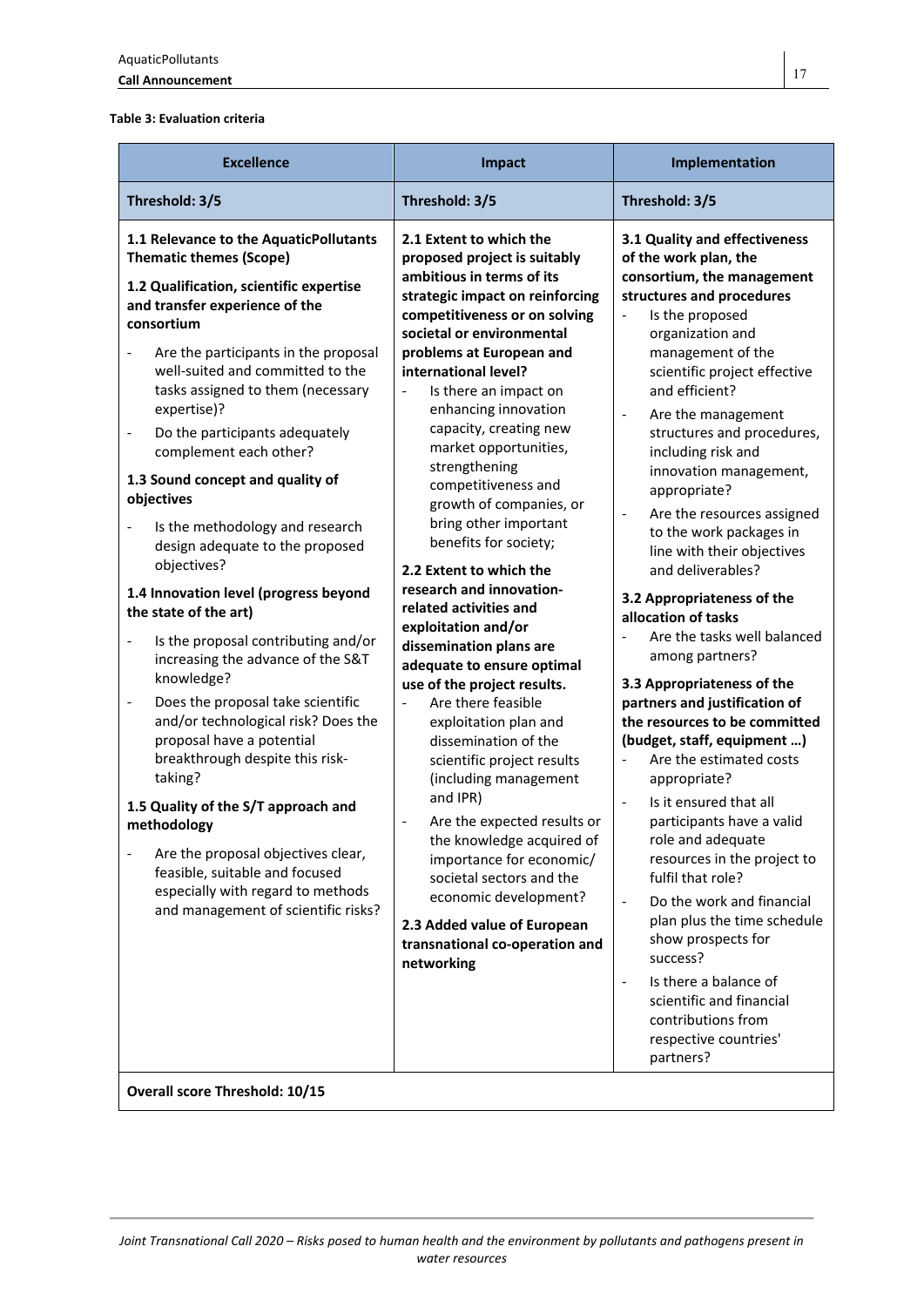# **7.3. Scoring System**

Evaluation scores will be awarded globally for each of the three criteria, but not at the level of the sub-criteria. The sub-criteria are issues which the expert should consider in the assessment of that criterion. They also act as reminders of issues to rise later during the discussions of the proposal. Each criterion will be scored out of 5 (no half-marks allowed).

The scores indicate the following with respect to the criterion under examination.

**0 – LIMITED** - The proposal fails to address the criterion or cannot be assessed due to missing or incomplete information.

**1 – POOR** - The criterion is inadequately addressed, or there are serious inherent weaknesses.

**2 ‐ FAIR ‐** The proposal broadly addresses the criterion, but there are significant weaknesses.

**3 – GOOD ‐** The proposal addresses the criterion well, but a number of shortcomings are present.

**4 – VERY GOOD ‐** The proposal addresses the criterion very well, but a small number of shortcomings are present.

**5 – EXCELLENT ‐** The proposal successfully addresses all relevant aspects of the criterion. Any shortcomings are minor.

The threshold for inviting to Step 2 will be defined by the CSC in view of the results of the evaluation. The eligible pre-proposals will be divided in 3 groups, according to their scores: Group A (highest evaluation scores), Group B (medium evaluation scores) and Group C (low evaluation scores). All pre-proposals in Group A, if funds will be available, will be invited to Step 2. Among the pre-proposals in Group B, considering that they are all in the same quality category, proposals will be selected to Step 2, taking into account the representativeness of all FPOs and the requested and available funding per FPO. Pre-proposals in Group C are dismissed for their low classification and unviability of funding. The threshold for individual criteria will be 3. **The overall threshold**, applying to the sum of the three individual scores, will be **10.**

Evaluators will identify strengths and weaknesses (if any) for each criterion and provide context for their comments based on the application, i.e. evaluators will be asked to score proposals as they were submitted, rather than on their potential if certain changes were to be made. When an evaluator identifies substantial shortcomings, he/she must reflect this by awarding a lower score for the criterion concerned. There should be consistency between the numerical scores and written comments.

The following approach will be applied for every group of proposals with the same scoring, and which require prioritisation:

- Precedence of criteria: The scores in the criterion "Excellence" take precedence over "Impact" and this over "Quality and Efficiency of the Implementation" (only for Step 2);
- If a distinction still cannot be made, the Panel members may decide to approve additional factors. These factors will be documented in the Evaluation Report.

**NOTE:** No appeal can be brought to challenge the evaluation results or decisions of the CSC.

# **7.4. Funding recommendation**

Based on the ranking lists of the full proposals described above, projects will be recommended for national/organisational funding by the CSC. The final funding decision will be made by the FPOs and be subject to budgetary considerations with the goal to optimize usage of available budget.

Formal funding decisions are made by the participating funding organisations. **The funding recommendation is irrevocable and therefore no redress procedure is possible.**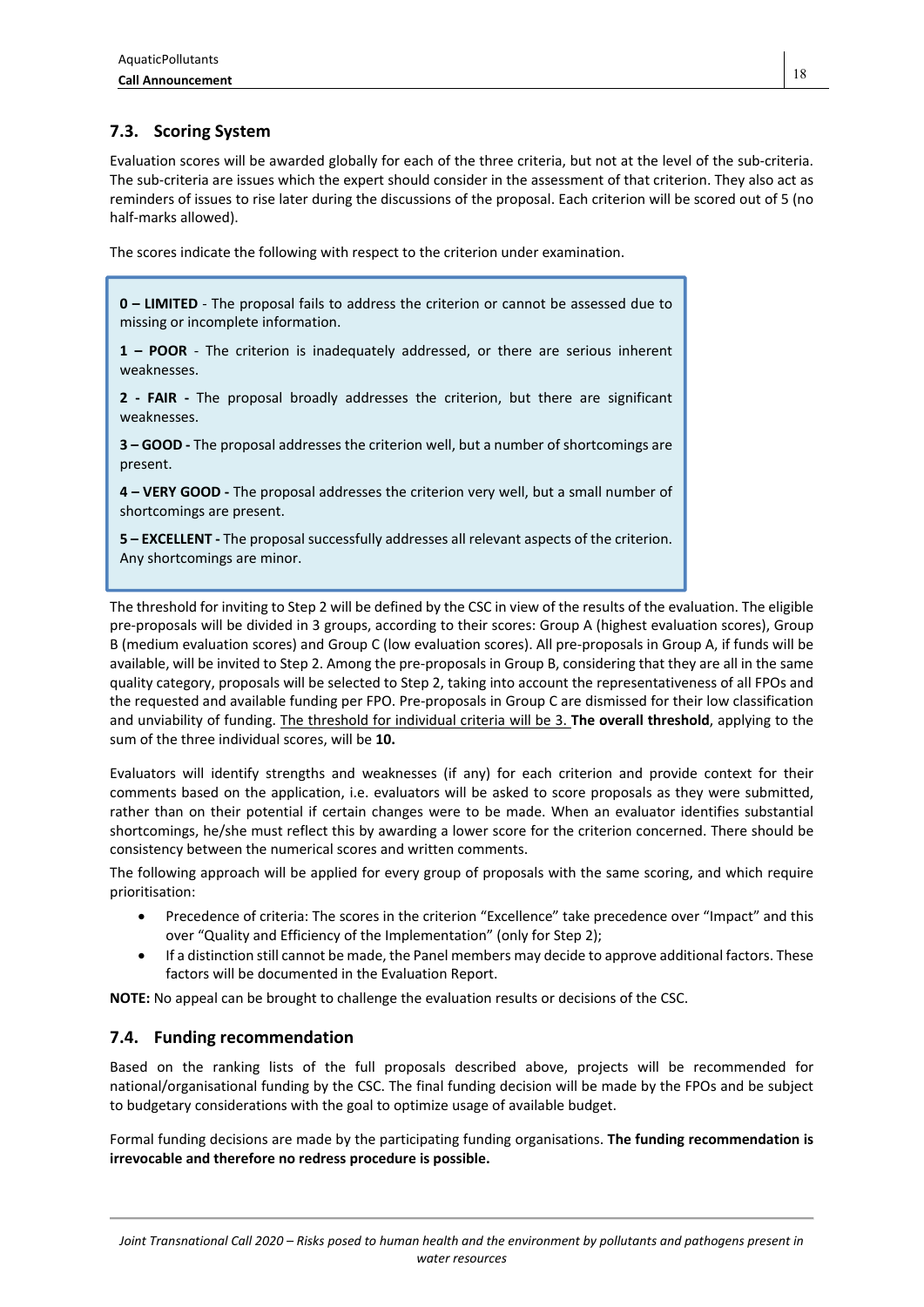# **8. Project funding and reporting**

# **8.1. Negotiation of grant agreements**

After a positive funding recommendation, the outcome of this process will be communicated by the CS to the Consortium Coordinators, who will then have to inform the PIs of the project partners. The project partners must directly contact their NCP in order to start the contract negotiation and accomplish the remaining steps until the research project can start.

The Consortium Coordinator is responsible for synchronising the project start with his/her partners.

Each funding organisation will fund its own national/regional partner(s) within the project (funding of project partners is provided by the participating funding programmes according to applicable national/organisational funding rules).

Applicants are therefore strongly advised to consider the national regulations published in Annex C of this document.

# **8.2. Consortium Agreement**

Successful consortia should negotiate a Consortium Agreement **before commencement of the project**. This should address matters such as the regulation of intellectual property rights, decision making and actions to be taken in the event of unsatisfactory performance by one or more partners. In some countries/regions, such an agreement might be required for release of the funds. Applicants have to obey national/organisational regulations (national regulations) regarding this issue. Support for the preparation of a Consortium Agreement can be found on the DESCA webpage http://www.desca-2020.eu/.

Upon request, this consortium agreement must be made available to the concerned funding organisations.

# **8.3. Project Reporting**

In addition to the reporting required by the national/organisational rules, Consortium Coordinators will be required to submit a **Mid‐term Progress Report and a Final Report** (and deliverables needed to monitor the progress) to the CSC according to common templates which will be provided to them. All partners will have to deliver input for these reports. The monitoring will be conducted during the life span of the project.

Funding recipients must ensure that all outcomes (publications, etc.) of transnational 2020 Joint Transnational Call projects include a proper acknowledgement of AquaticPollutants, Water JPI, JPI Oceans, JPI AMR, the EC, and the respective FPOs.

In addition, each project partner must comply with the reporting requirements of its respective national FPOs.

More information on the monitoring and reporting procedures will be provided to the coordinators of the projects recommended for funding.

# **8.4. Dissemination and communication**

AquaticPollutants will organise a minimum of three events for the projects funded in the frame of the present call (see Table 4). Relevant stakeholders will be invited to these events. Funded projects should dedicate appropriate resources for dissemination activities including for participation in activities organised by AquaticPollutants.

### **Table 4: Meetings of AquaticPollutants**

| Events                                                            | Participants                                                          | When        | Where |
|-------------------------------------------------------------------|-----------------------------------------------------------------------|-------------|-------|
| AquaticPollutants Kick-off<br>meeting of the selected<br>projects | Coordinators and partners of<br>funded projects,<br>stakeholders, CSC | Spring 2021 | tbc   |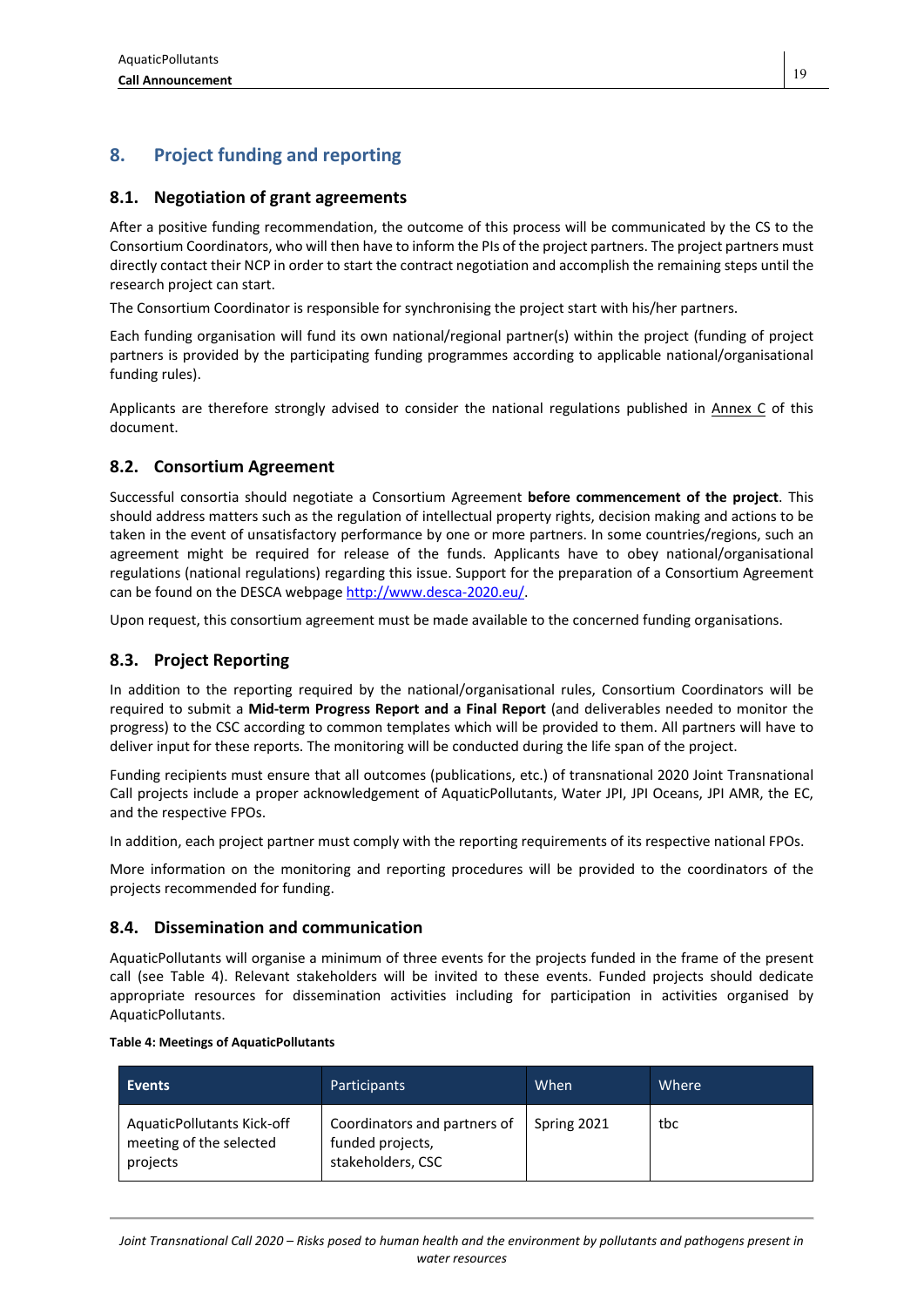| AquaticPollutants Mid-term<br><b>Meeting</b>     | Coordinators of funded<br>projects, CSC, stakeholders                 | Autumn 2022 | tbc |
|--------------------------------------------------|-----------------------------------------------------------------------|-------------|-----|
| <b>AquaticPollutants Final</b><br><b>Meeting</b> | Coordinators and partners of<br>funded projects,<br>stakeholders, CSC | Spring 2024 | tbc |

### **Dissemination and exploitation**

Dissemination of project results is essential and the dissemination plan should propose communication routes, such as scientific papers, posters, courses or training material, web based tools, workshops or direct intervention towards end users.

Dissemination to national end-users is necessary in all partner countries. A dissemination plan will be requested for the full proposal and should specify how the planned activities will contribute to the impact of the project.

In addition to their own dissemination activities, funded projects can be supported by the Aquatic Pollutants Transfer Project (funded in a separate call for proposals for Scientific Networking and Transfer Projects) for activities on scientific networking, knowledge transfer and public engagement in order to strengthen the dissemination of results and transfer results to policy, economy and society (please see **Annex E**).

### **Open Access and Open Data**

The optimisation of the impact of publicly-funded scientific research is of fundamental importance to improve conditions to i) minimise the time spent searching for information and accessing it, ii) be able to speed up scientific progress, and iii) make it easier to cooperate across and beyond the EU.

Open Access requirements for all scientific publications produced by the projects funded by the Joint Transnational Call 2020 will support Green Open Access (immediate or delayed open access provided through self-archiving), or Gold Open Access (immediate open access provided by a publisher for the most important outputs). In the case of Green Open Access, partners will (as soon as possible and at the latest on publication) deposit a machine-readable electronic copy of the published version or final peer-reviewed manuscript accepted for publication in a repository for scientific publications. In addition, partners will ensure open access to the deposited publication and bibliographic metadata.

In case of any Intellectual Property Rights (IPR) issue for some project data and products the consortium may decide to go for Opt Out Option and cover this within the project consortium agreement.

In case of any IPR issue, projects can go for Opt Out Option before or after the signature of the consortium agreement (thereby freeing themselves from the associated obligations) on the following grounds:

- Incompatibility with the need for confidentiality in connection with security issues;
- Incompatibility with rules on protecting personal data;
- If there are other legitimate reasons not to provide open access to research data.

Depending on the funding rules of the FPOs, the costs related to the implementation of these provisions are eligible for reimbursement during the duration of the grant. A proposal will not be evaluated more favourably if the consortium agrees to share its research data, or will it be penalised if it opts-out.

All funded projects will be requested to submit metadata to the **AquaticPollutants Open Data Contact Point** on all the data resources directly generated by the project, as well as additional information on how these data will be exploited, if and how data will be made accessible for verification and re-use, and how it will be curated and preserved. Metadata and additional information will be made publicly available via the JPI websites. All specific information and procedures on this issue will be provided on the JPIs website.

Regarding access and benefit, sharing of genetic resources is required for the implementation of the project, applicants shall provide information on the permits or permit proposals to the public.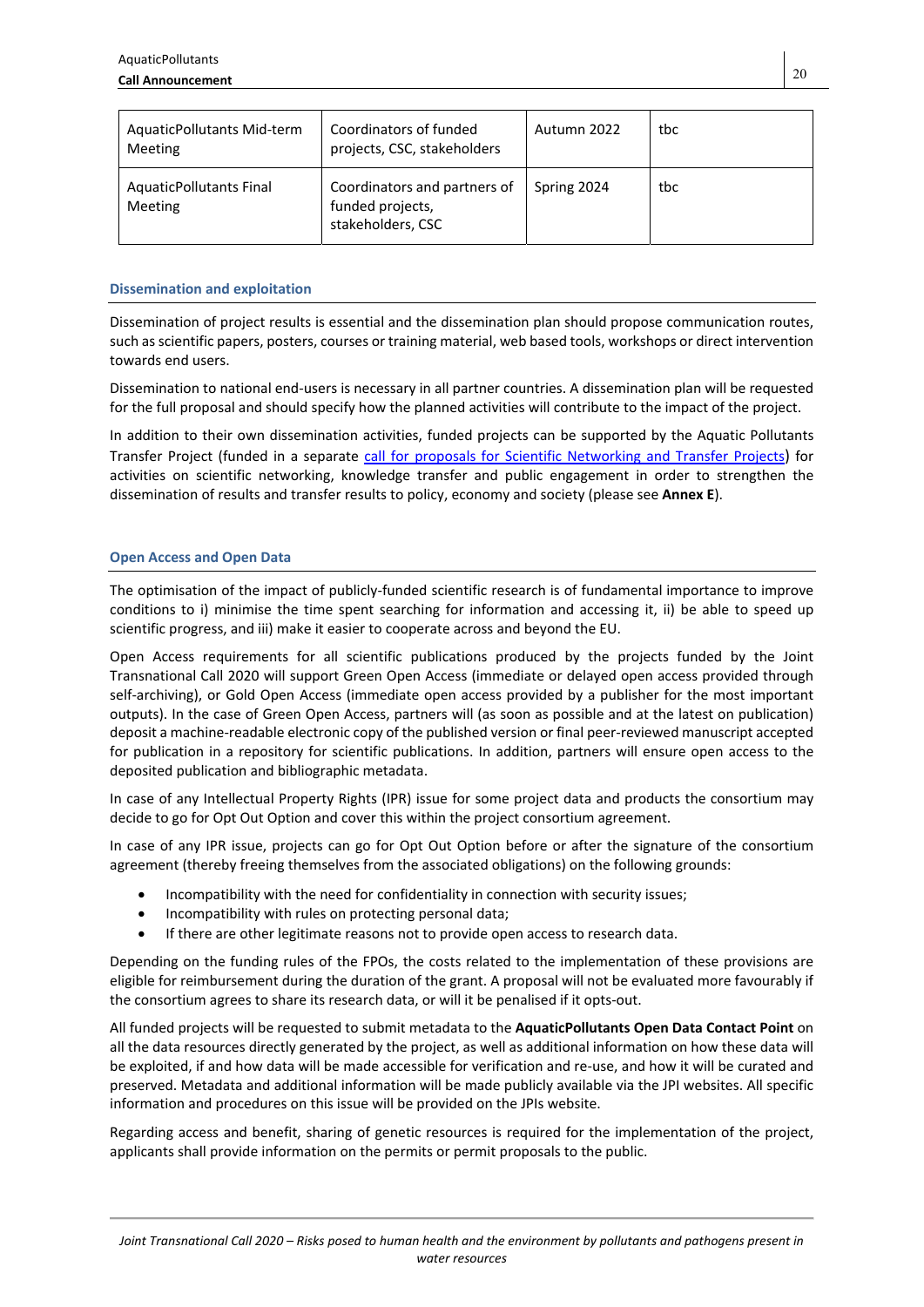# **A. GLOSSARY**

### **2020 Joint Transnational Call**

Call for Research and Innovation (R&I) proposals, published by the AquaticPollutants ERA-NET in year 2020.

### **AquaticPollutants**

ERA-NET project supported by the European Comission in the frame of Horizon 2020

### **ERA‐NET**

Is an instrument under Horizon 2020 designed to support public-public partnerships in their preparation, establishment of networking structures, design, implementation and coordination of joint activities as well as topping up single Joint Transnational Calls and actions of a transnational nature.

### **AquaticPollutants Call Secretariat (CS)**

The AquaticPollutants Call Secretariat, hosted by Projektträger Jülich, Forschungszentrum Jülich GmbH, Germany, is the central contact point for applicants regarding all technical and general issues of the submission.

### **Associated Partner**

All institutions who do not apply for or are not eligible for funding from FPOs, may join an application if they are interested in the research results or see an added value joining the project. They can participate in a project as associated partners, but have to pay for their own participation and receive no financial support from the funding organizations involved. Associated Partner don't belong formally to the project consortium.

### **Call Steering Committee (CSC)**

The Call Steering Committee (CSC) will be composed of one representative per participating funding organisations and will be the decision-making body in the framework of this call.

### **Consortium/Consortia**

Transnational group(s) of partners, submitting collaborative R&I proposals, from at least 3 countries with FPOs involved in the Call, including eligible entities from at least 3 EU Member States or Horizon 2020 Framework Programme Associated countries.

### **Consortium Coordinator (CC)**

Coordinator of the transnational collaborative research, development and innovation proposal. Coordinates the submission of the proposal prepared by the partners to the 2020 Joint Transnational Call online submission system, represents the Consortium before the CSC an the CS and, if funded, is responsible for the internal project management.

### **Contaminants of emerging concern (CECs)**

Contaminants of emerging concern (CECs) is a designation that can be attributed to compounds that may have been present in the aquatic environment in the past but which only recently have raised concern about their ecological or human health impacts. Although CECs refers most commonly to chemicals, the broad perception herein presented applies also to microorganisms, such as antibiotic resistant bacteria and their antibiotic resistance genes, or particles, such as nanoparticles or microplastics. (Definition by the Water JPI Knowledge Hub of CECs, **Microplastics are not included in the 2020 Joint Transnational Call**)

### **Funding Partner Organisation (FPO)**

Ministries and authorities contributing financially to the call.

### **Funding rate**

Reimbursement rate of the eligible project costs which will be used to calculate the funding per partner according to the national/regional programmes.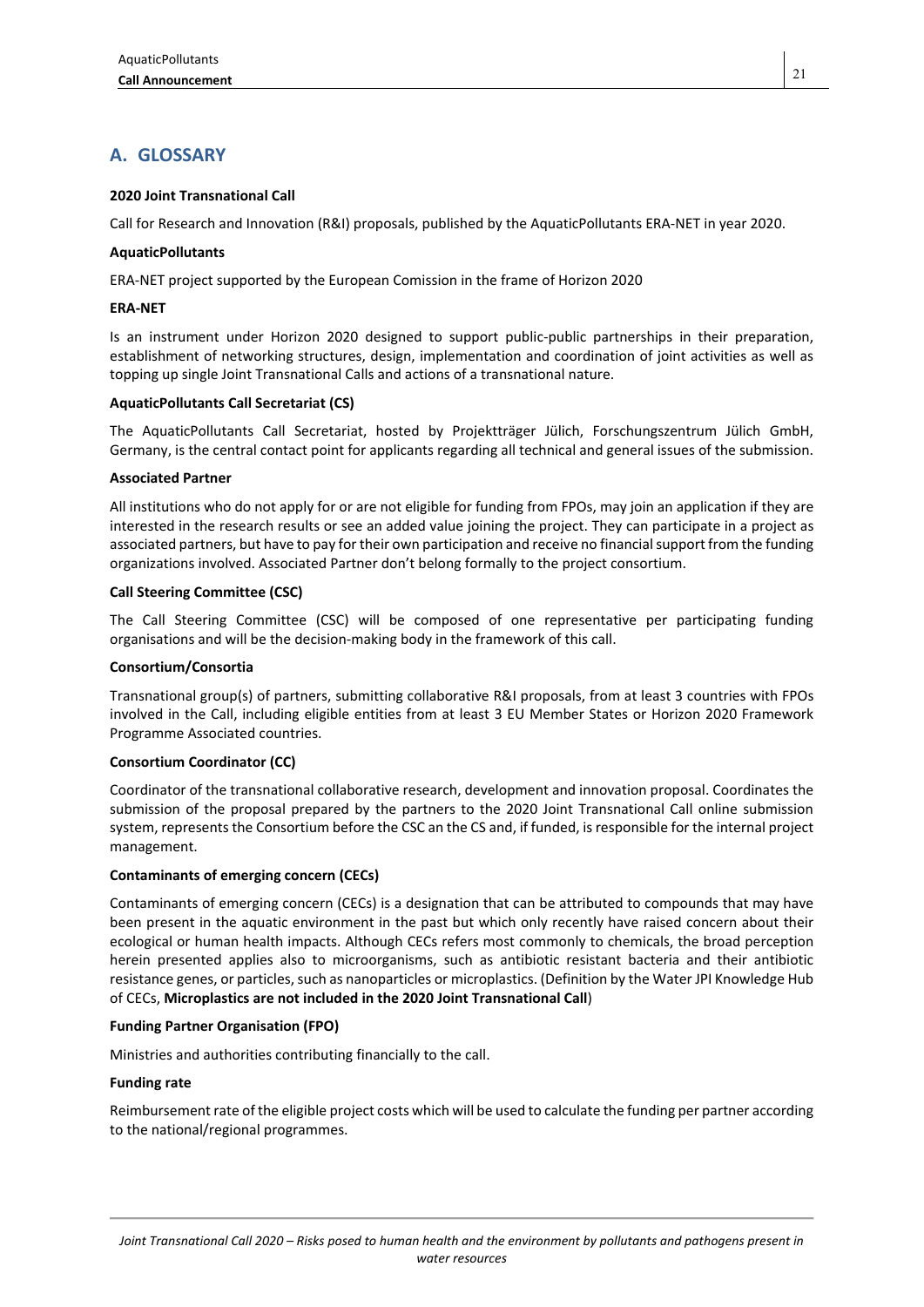### **National Contact Point (NCP)**

Each participating Funding Partner Organisation in this call has nominated NCP(s) to provide information on national/regional funding rules and procedures. It is required that each partner in a consortium contacts his/her NCP prior to the submission of pre-proposals.

### **Principal Investigator** (PI)

Researcher/Leader of the research team of an applicant organisation/institution.

### **Project costs**

The total sum of all eligible costs that are necessary for the implementation of the foreseen project. Regarding the conditions for eligibility of costs please contact your NCP.

### **Project funding**

The total sum of the funding, which will be granted by the Funding Partner Organisations to the project partners. The amount of funding that each project partner can receive depends on the national funding rules.

### **Self‐funded project partner**

Project partners who are not eligible for funding may participate at their own expense or if they have their own separate source of funding. The applicants have to prove (letter of intent/commitment) the willingness to selffund their own activities or the willingness of other partners to fund their own activities. They have to follow the rules given in this Call Announcement and be part of the consortium agreement.

# **B. COMPLEMENTARY DOCUMENTATION**

- Guidelines for proposal submission
- National/regional regulations (including National Contact Points)

All the documents are available for download: Online Submission Platform https://aquaticpollutants.ptj.de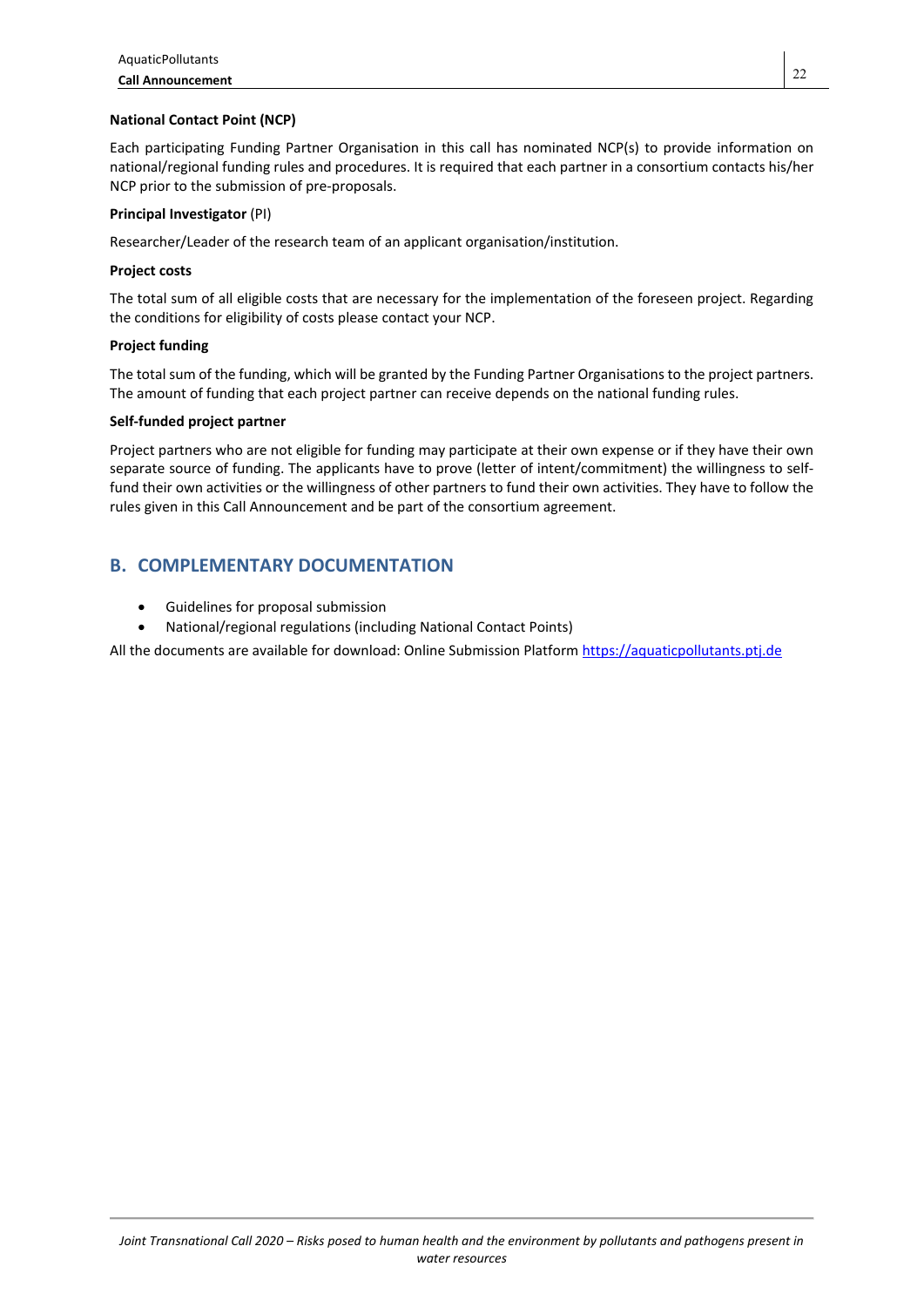# **C. NATIONAL CONTACT POINTS (NCP) AND NATIONAL FUNDING REGULATIONS**

|                        | <b>Funding</b><br><b>Partner</b> | <b>National/Regional Contact Point (NCP)</b> |                                                  | <b>NOT Funding</b><br><b>All Themes</b> | <b>Limits on</b><br>Requested | <b>NOT all types</b><br>of partners | <b>Different rules</b><br>apply for | <b>Partners need</b><br>to submit |
|------------------------|----------------------------------|----------------------------------------------|--------------------------------------------------|-----------------------------------------|-------------------------------|-------------------------------------|-------------------------------------|-----------------------------------|
| <b>Country</b>         | Organisation<br>(FPO)            | <b>Name</b>                                  | <b>Email address</b>                             | and<br><b>Sub-Topics</b>                | <b>Budget per</b><br>proposal | are eligible for<br>funding         | different types<br>of institutions  | documentation<br>to their FPO     |
| Germany (DE)           | Jülich                           | Stefanie Pietsch<br><b>Christian Stolle</b>  | pti-aquapollut.call@fz-juelich.de                |                                         |                               |                                     | 4                                   |                                   |
| Belgium (BE)           | <b>BELSPO</b>                    | Koen Lefever                                 | koen.lefever@belspo.be                           |                                         |                               |                                     |                                     |                                   |
| Belgium (BE)           | F.R.S.-FNRS                      | Joël Groeneveld                              | joel.groeneveld@frs-fnrs.be                      |                                         |                               | ŗ                                   |                                     |                                   |
| Belgium (BE)           | <b>FWO</b>                       | <b>Toon Monbaliu</b>                         | eranet@fwo.be                                    |                                         | ı                             | I                                   |                                     |                                   |
| Brazil (BR)            | <b>CONFAP</b>                    | Elisa Natola                                 | elisa.confap@gmail.com                           |                                         | ı                             | T                                   |                                     |                                   |
| Cyprus (CY)            | <b>RIF</b>                       | Chryso Daniel                                | cdaniel@research.org.cy                          |                                         |                               |                                     |                                     |                                   |
| Czech Republic<br>(CZ) | <b>TACR</b>                      | Michaela Křiklánová                          | michaela.kriklanova@tacr.cz                      |                                         |                               |                                     |                                     |                                   |
| Denmark (DK)           | <b>IFD</b>                       | Martin Kyvsgaard                             | martin.kyvsgaard@innofond.dk                     |                                         | Т                             |                                     | Ţ                                   |                                   |
| Estonia (EE)           | ETAg                             | Margit Suuroja                               | margit.suuroja@etag.ee                           |                                         |                               | Ţ                                   |                                     |                                   |
| Finland (FI)           | AKA                              | Vesa Yli-Pelkonen                            | vesa.yli-pelkonen@aka.fi                         |                                         |                               |                                     |                                     |                                   |
| France (FR)            | <b>ANR</b>                       | Simon Coulet<br>Armelle Montrose             | anrteam-<br>aquaticpollutants@agencerecherche.fr |                                         |                               | т                                   |                                     |                                   |
| Greece (GR)            | <b>GSRT</b>                      | Sofia Dimitropoulou                          | s.dimitropoulou@gsrt.gr                          |                                         |                               |                                     |                                     |                                   |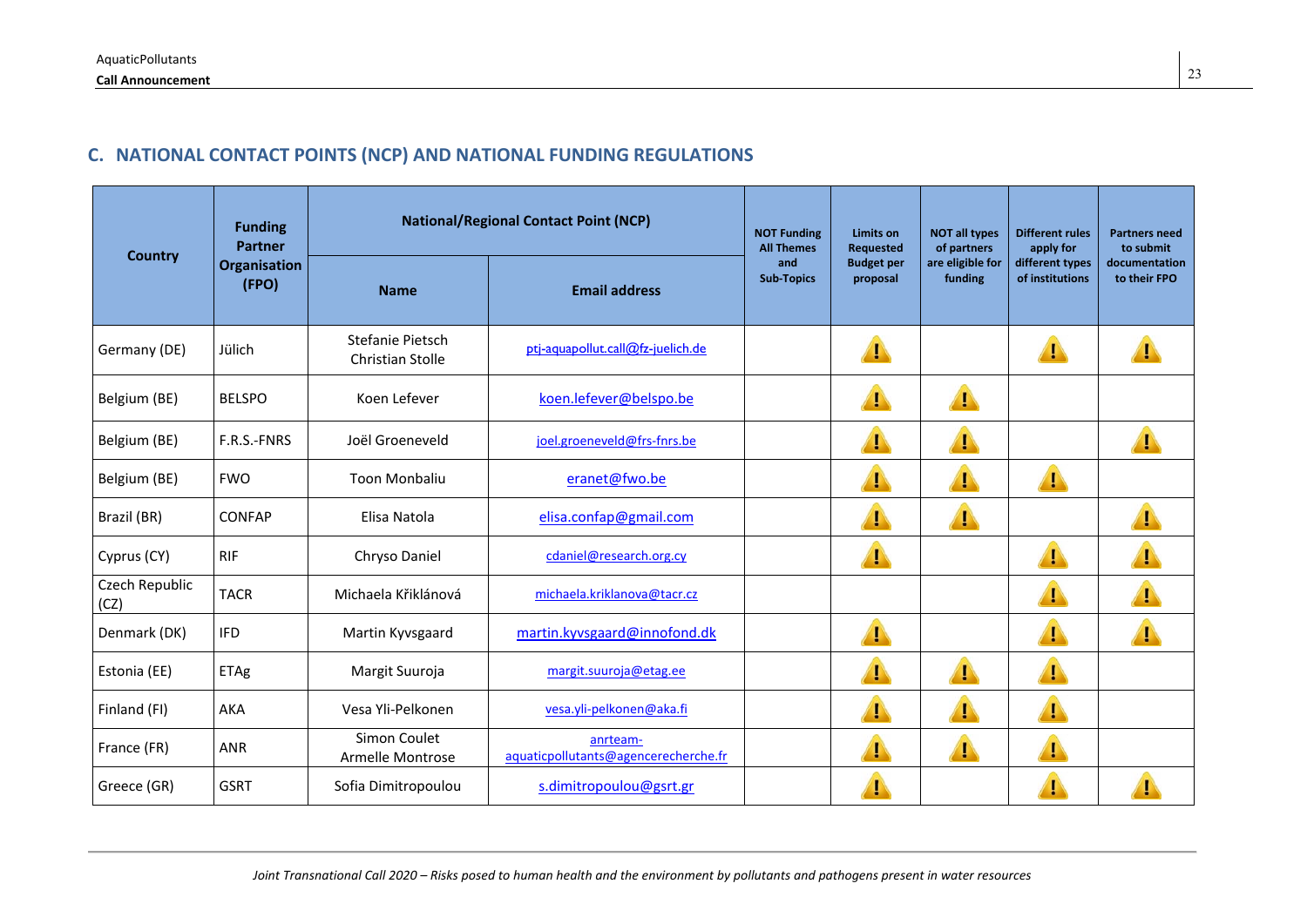### **Call Announcement** <sup>24</sup>

|                   | <b>Funding</b>                                 | <b>National/Regional Contact Point (NCP)</b> |                                                                 | <b>NOT Funding</b>                            | <b>Limits on</b>                                  | <b>NOT all types</b>                       | <b>Different rules</b>                          | <b>Partners need</b>                       |
|-------------------|------------------------------------------------|----------------------------------------------|-----------------------------------------------------------------|-----------------------------------------------|---------------------------------------------------|--------------------------------------------|-------------------------------------------------|--------------------------------------------|
| <b>Country</b>    | <b>Partner</b><br><b>Organisation</b><br>(FPO) | <b>Name</b>                                  | <b>Email address</b>                                            | <b>All Themes</b><br>and<br><b>Sub-Topics</b> | <b>Requested</b><br><b>Budget per</b><br>proposal | of partners<br>are eligible for<br>funding | apply for<br>different types<br>of institutions | to submit<br>documentation<br>to their FPO |
| Ireland (IE)      | EPA                                            | Lisa Sheils                                  | l.sheils@epa.ie                                                 |                                               |                                                   |                                            |                                                 |                                            |
| Israel (IL)       | CSO-MOH                                        | Dr. Irit Allon<br>Orly Spivak                | irit.allon@moh.gov.il<br>orlee.f@gmail.com                      |                                               |                                                   | Г                                          |                                                 |                                            |
| Italy (IT)        | <b>ARPA</b>                                    | Vincenzo Infantino<br><b>Broni Hornsby</b>   | vinfantino@arpa.sicilia.it<br>aquaticpollutants@arpa.sicilia.it |                                               |                                                   |                                            |                                                 |                                            |
| Italy (IT)        | <b>MUR</b>                                     | Aldo Covello<br>Valeria Cardia               | aldo.covello@miur.it<br>valeria.cardia@miur.it                  |                                               | r                                                 | ŗ                                          | D                                               |                                            |
| Latvia (LT)       | <b>IZM</b>                                     | <b>Kaspars Karolis</b>                       | Kaspars.karolis@izm.gov.lv                                      |                                               | ŗ                                                 | ŗ                                          |                                                 |                                            |
| Moldova (MD)      | <b>NARD</b>                                    | Viorica Boaghi,<br>Olga Davidenco            | Viorica.boaghi@gmail.com,<br>Olga.davidenco@ancd.gov.md         |                                               | Г                                                 | Т                                          |                                                 |                                            |
| Norway (NO)       | <b>RCN</b>                                     | Ivar Berthling                               | itb@rcn.no                                                      |                                               | Ţ                                                 | Г                                          |                                                 |                                            |
| Poland (PL)       | <b>NCBR</b>                                    | Kinga Szymańska-Rzeźnik                      | kinga.szymanska@ncbr.gov.pl                                     |                                               |                                                   |                                            | ŗ                                               |                                            |
| Portugal (PT)     | <b>FCT</b>                                     | Rui Munhá<br>Germana Santos                  | rui.munha@fct.pt<br>germana.santos@fct.pt                       |                                               |                                                   |                                            |                                                 |                                            |
| Romania (RO)      | <b>UEFISCDI</b>                                | Mihaela Manole<br>Nicoleta Dumitrache        | Mihaela.manole@uefiscdi.ro<br>Nicoleta.dumitrache@uefiscdi.ro   |                                               | ŗ                                                 |                                            |                                                 |                                            |
| Scotland (UK)     | <b>SCOTENT</b>                                 | Karen Fraser                                 | karen.fraser@scotent.co.uk                                      |                                               |                                                   | r                                          | ŗ                                               |                                            |
| South Africa (ZA) | <b>WRC</b>                                     | Tiyani Chauke                                | Tiyanic@wrc.org.za                                              |                                               |                                                   |                                            |                                                 |                                            |
| Spain (ES)        | AEI                                            | Abraham Trujillo Quintela<br>Esther Chacón   | aquapollutants@aei.gob.es<br>Esther.chacon@aei.gob.es           |                                               |                                                   |                                            |                                                 |                                            |
| Spain (ES)        | <b>ISCIII</b>                                  | Mauricio Garcia-Franco                       | mauriciog@isciii.es                                             |                                               | Ţ                                                 | ŗ                                          | ŗ                                               |                                            |
| Sweden (SE)       | <b>FORMAS</b>                                  | Anders Clarhäll                              | Anders.Clarhall@formas.se                                       |                                               |                                                   |                                            |                                                 |                                            |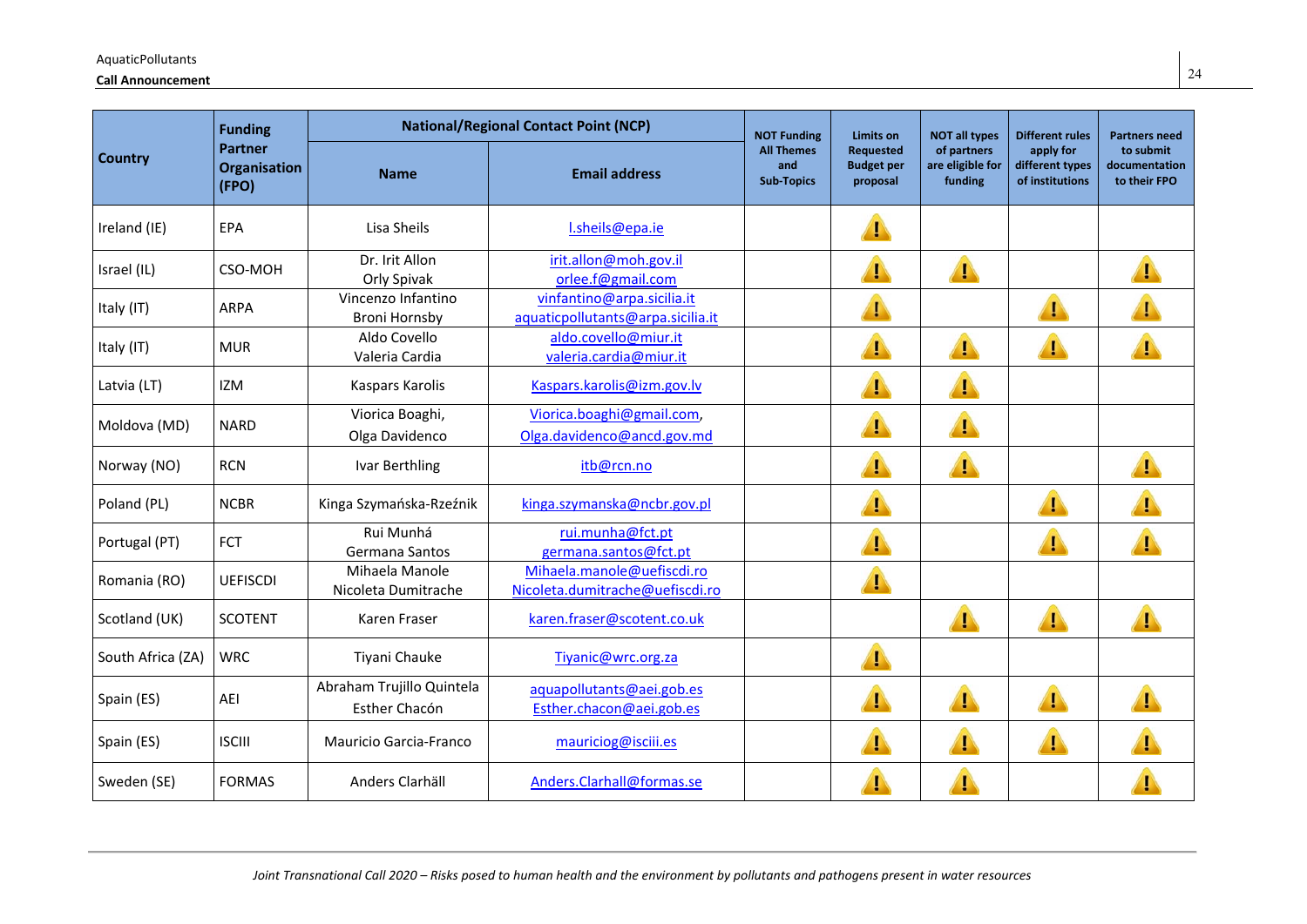### **Call Announcement** <sup>25</sup>

|                | <b>Funding</b><br>Partner<br>Organisation<br>(FPO) |                                                                       | <b>National/Regional Contact Point (NCP)</b>                                 | <b>NOT Funding</b>                            | Limits on                                         | All types of                            | <b>Different rules</b>                          | <b>Partners need</b>                       |
|----------------|----------------------------------------------------|-----------------------------------------------------------------------|------------------------------------------------------------------------------|-----------------------------------------------|---------------------------------------------------|-----------------------------------------|-------------------------------------------------|--------------------------------------------|
| <b>Country</b> |                                                    | <b>Name</b>                                                           | <b>Email address</b>                                                         | <b>All Themes</b><br>and<br><b>Sub-Topics</b> | <b>Requested</b><br><b>Budget per</b><br>proposal | partners are<br>eligible for<br>funding | apply for<br>different types<br>of institutions | to submit<br>documentation<br>to their FPO |
| Sweden (SE)    | <b>SRC</b>                                         | Patrig Fagerstedt                                                     | Patriq.Fagerstedt@vr.se                                                      |                                               |                                                   |                                         |                                                 |                                            |
| Sweden (SE)    | Sida                                               | Markus Moll                                                           | Markus.Moll@sida.se                                                          |                                               |                                                   |                                         |                                                 |                                            |
| Taiwan (TW)    | MoST                                               | Ching-Mei Tang                                                        | cmtom@most.gov.tw                                                            |                                               | н                                                 | и                                       | и                                               |                                            |
| Tunisia (TN)   | <b>MHSER</b>                                       | Awatef Soltane Marzouki<br>Mrs Saida Rafrafi Farhat<br>M. Zied Kbaier | awatef.soltane.dpps@gmail.com<br>coopint2@gmail.com<br>kbaier.zied@gmail.com |                                               | н                                                 | ı                                       |                                                 |                                            |
| Turkey (TR)    | <b>TUBITAK</b>                                     | Almila Nur Arsunar<br>Nihan Akdemirci                                 | almila.bahar@tubitak.gov.tr<br>nihan.morali@tubitak.gov.tr                   |                                               | н                                                 | н                                       |                                                 |                                            |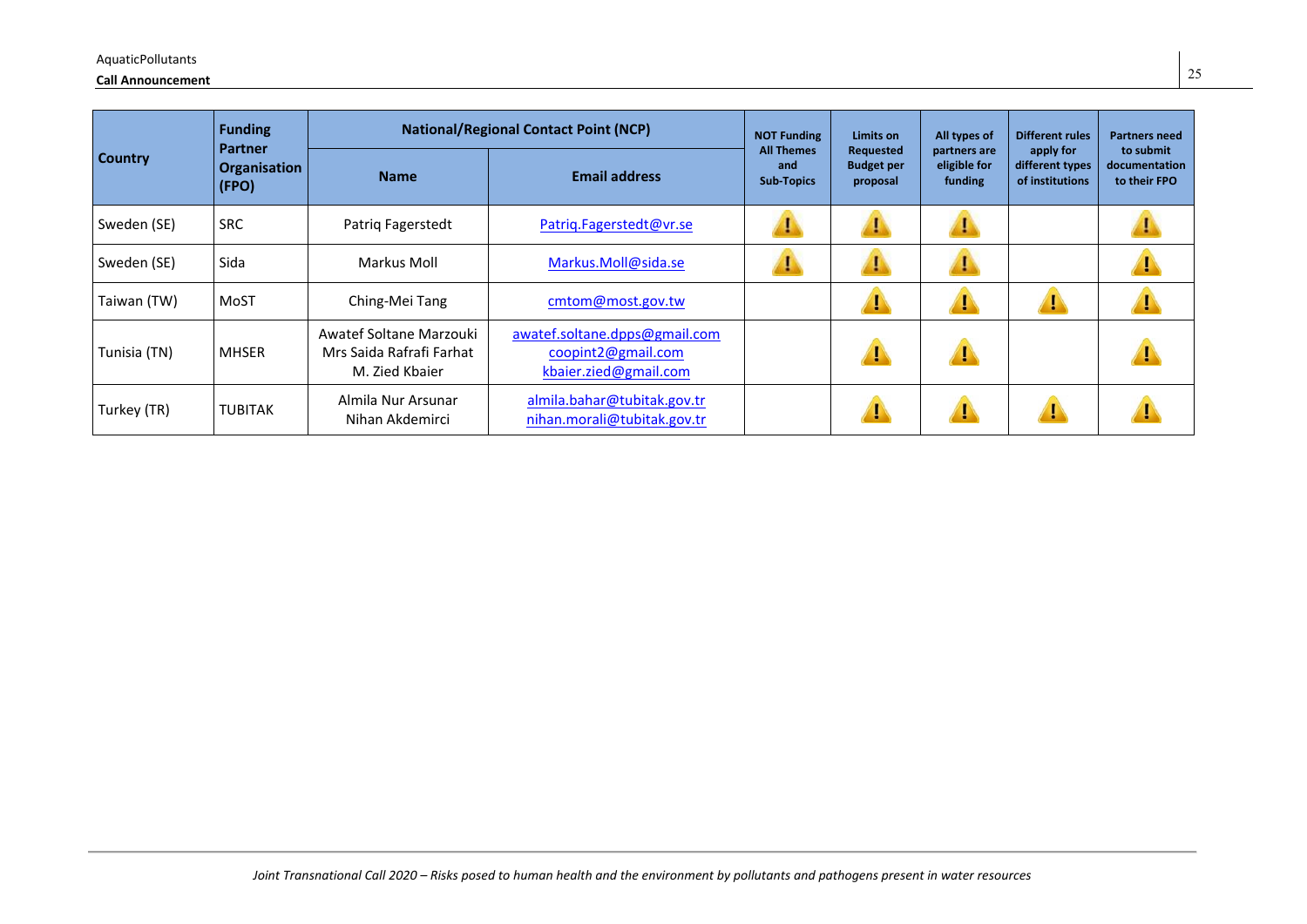# **D. 2020 JOINT TRANSNATIONAL CALL SECRETARIAT AND RELATED CONTACT DETAILS**

| <b>Contact details</b>                                |                                                                              |  |  |  |
|-------------------------------------------------------|------------------------------------------------------------------------------|--|--|--|
| <b>AquaticPollutants - Call Secretariat</b>           |                                                                              |  |  |  |
| <b>Stefanie Pietsch</b>                               | <b>Project Management Jülich</b><br>s.pietsch@fz-juelich.de                  |  |  |  |
| <b>Sabine Sorge</b>                                   | Project Management Jülich<br>s.sorge@fz-juelich.de                           |  |  |  |
| <b>AquaticPollutants - Online Submission Platform</b> |                                                                              |  |  |  |
| <b>Uwe Selig</b>                                      | Project Management Jülich<br>u.selig@fz-juelich.de                           |  |  |  |
| <b>Christian Stolle</b>                               | <b>Project Management Jülich</b><br>c.stolle@fz-juelich.de                   |  |  |  |
| <b>Submission Platform</b>                            | https://aquaticpollutants.ptj.de<br>ptj-aquapollut.call@fz-juelich.de        |  |  |  |
| <b>AquaticPollutants - Open Data Contact Point</b>    |                                                                              |  |  |  |
| Larissa Vargas                                        | Agence Nationale de la Recherche<br>waterjpicommunication@agencerecherche.fr |  |  |  |
| <b>JPI Websites</b>                                   |                                                                              |  |  |  |
| <b>Water JPI</b>                                      | http://www.waterjpi.eu/                                                      |  |  |  |
| <b>JPI Oceans</b>                                     | http://www.jpi-oceans.eu/                                                    |  |  |  |
| <b>JPI AMR</b>                                        | https://www.jpiamr.eu/                                                       |  |  |  |